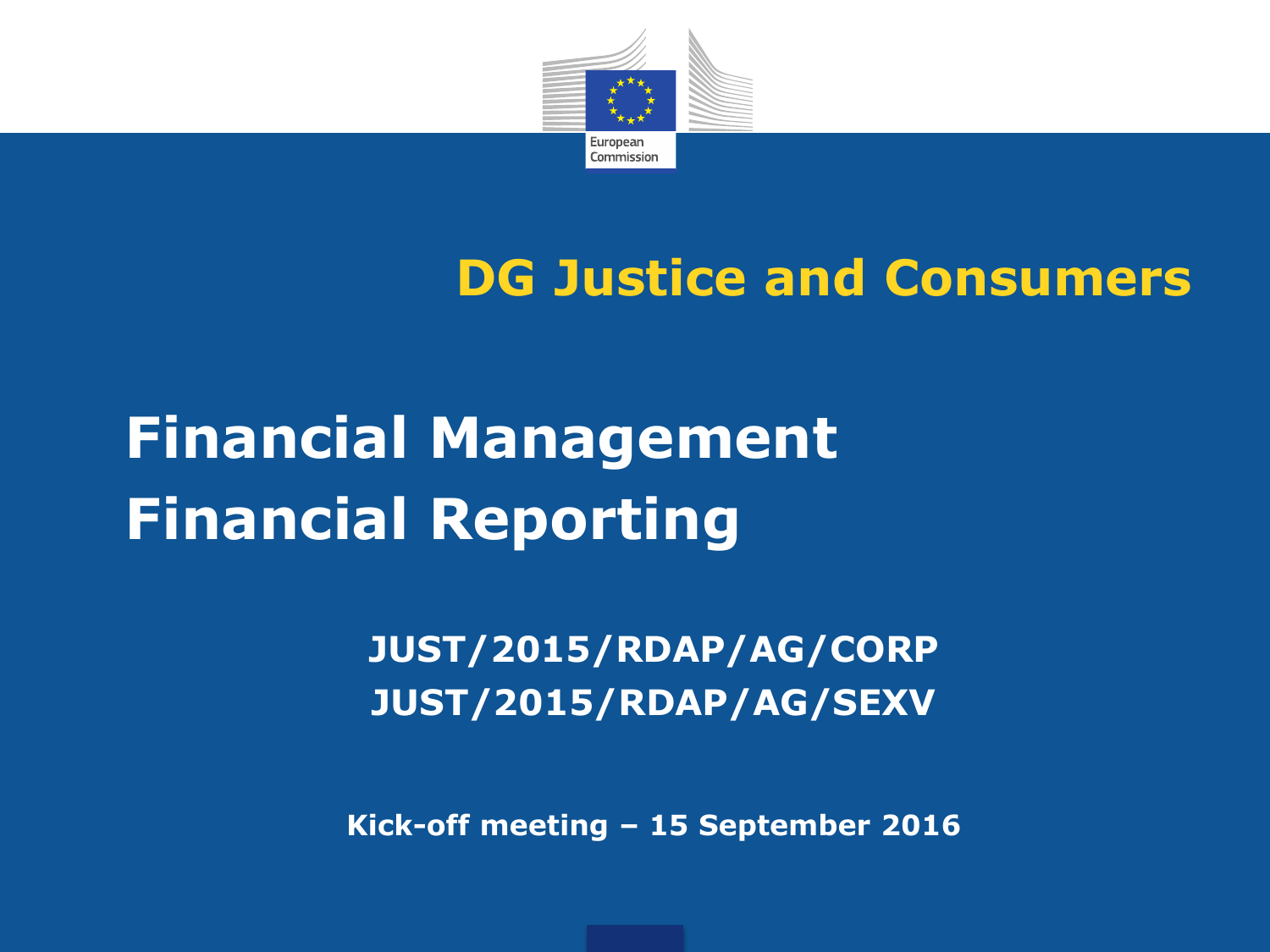

### **Today's Programme**

- Relations between Beneficiaries
- Request for Final Payment & Financial Statement
- Eligible Costs: 6 Categories
- Ineligible Costs
- Income: 3 Categories
- Ex-post Audit
- Last Minute Tips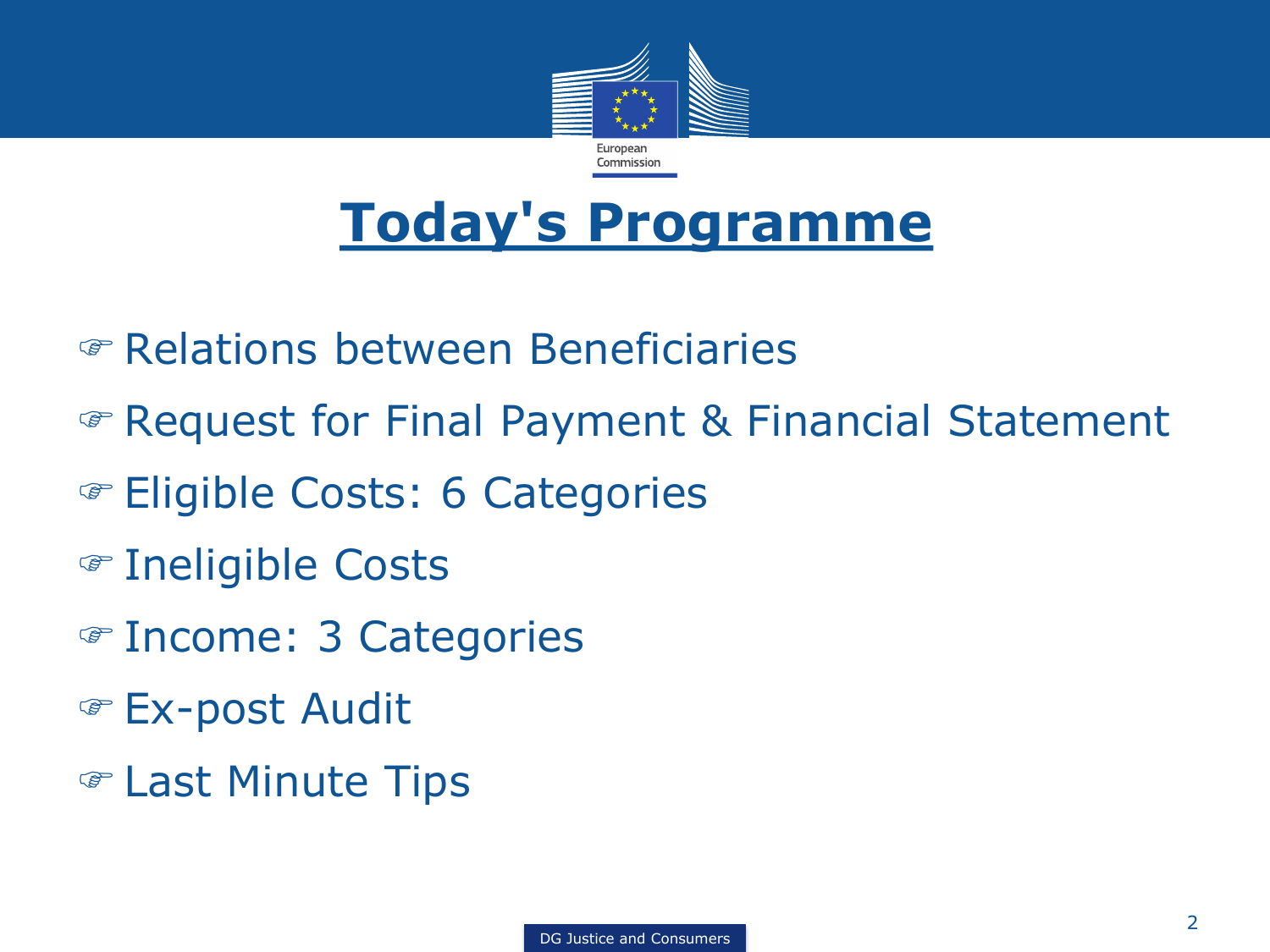

#### **Relations between Beneficiaries Flows of Money**

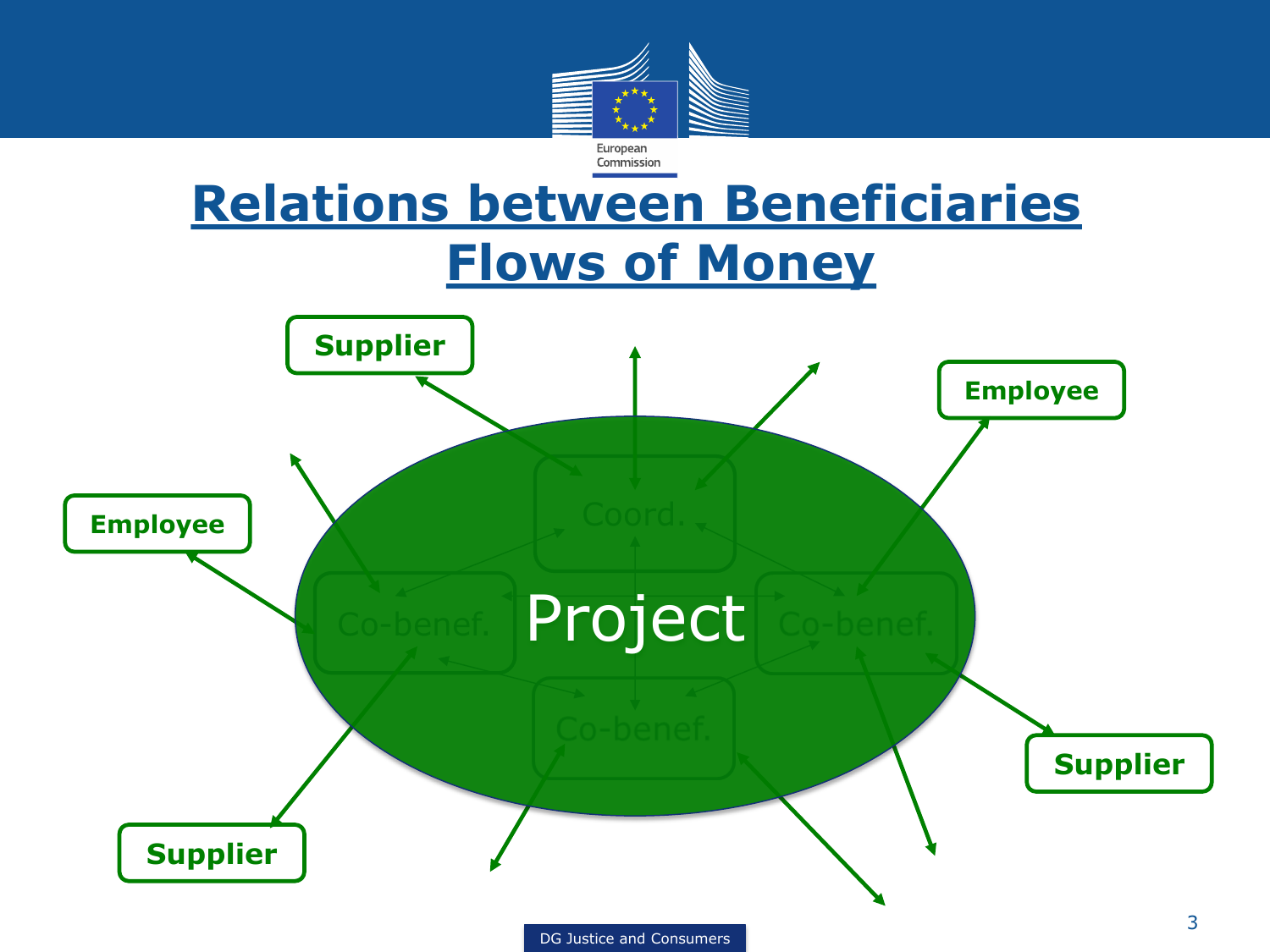

#### **Relations between Beneficiaries**

# Coordinator

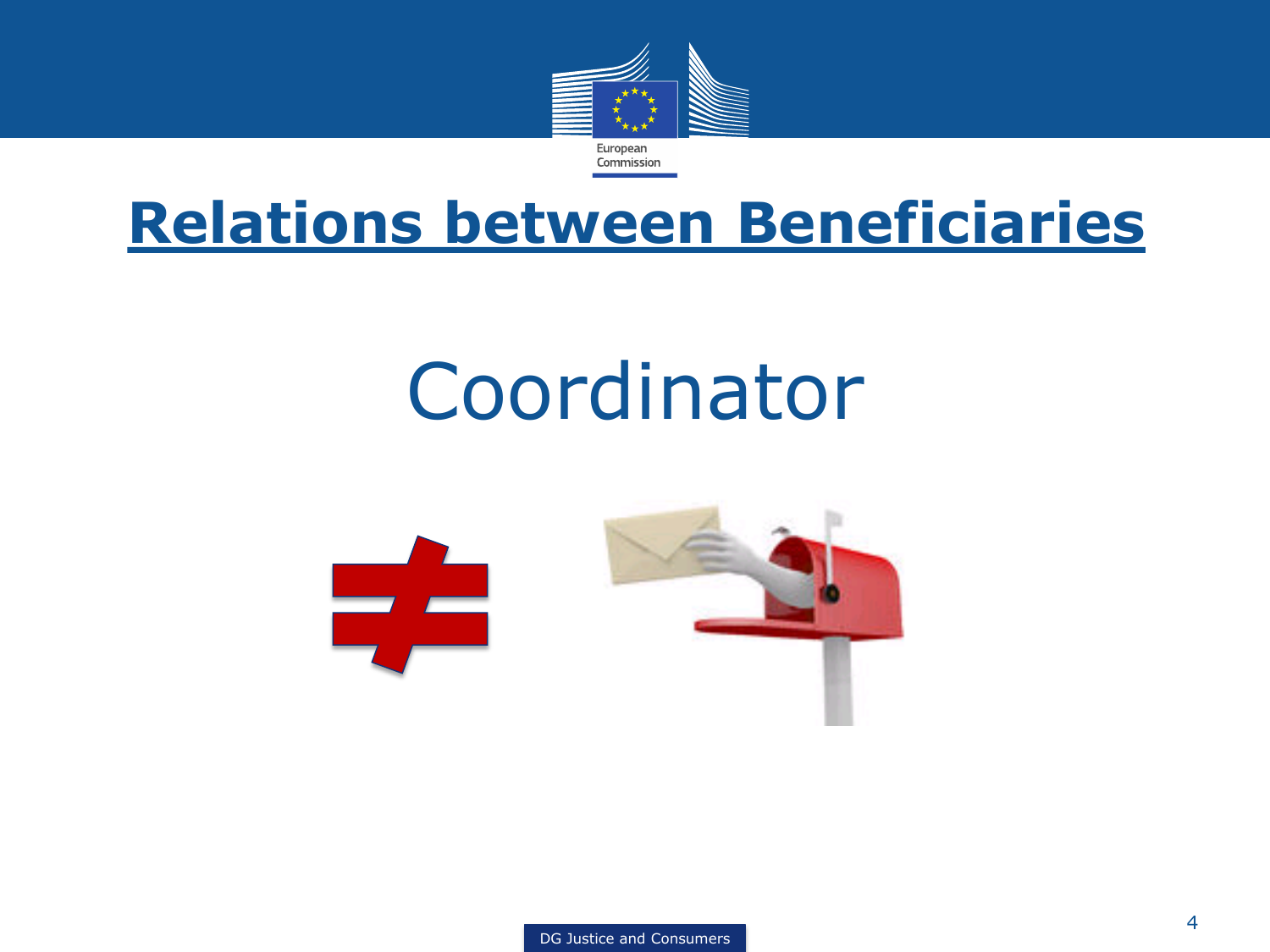

## **Request for Final Payment**

- Prepared and submitted by the Coordinator
- Sent both as paper copy and excel file
- Cost Claim

 $\bigwedge$  signed by the legal representative

- Financial Statement includes:
	- Budget & Execution Summary
	- Detailed Budget Execution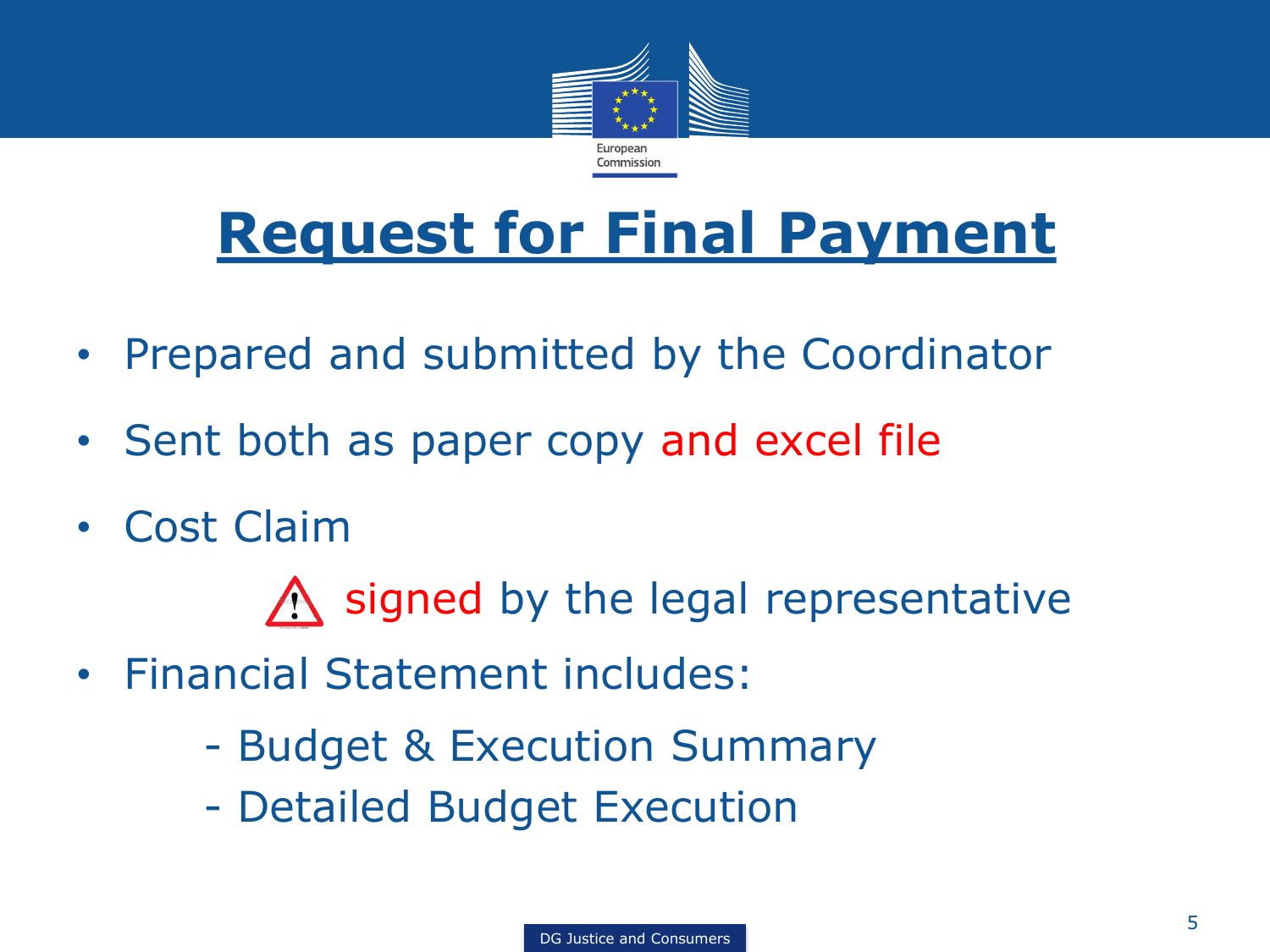

# **Financial Statement**

- Follows the same structure as the estimated budget
- Includes all project expenses and income
- Ideally, is prepared throughout the project duration
- Helps the Commission assess eligibility of costs
- Calculates the final EU contribution the final payment / recovery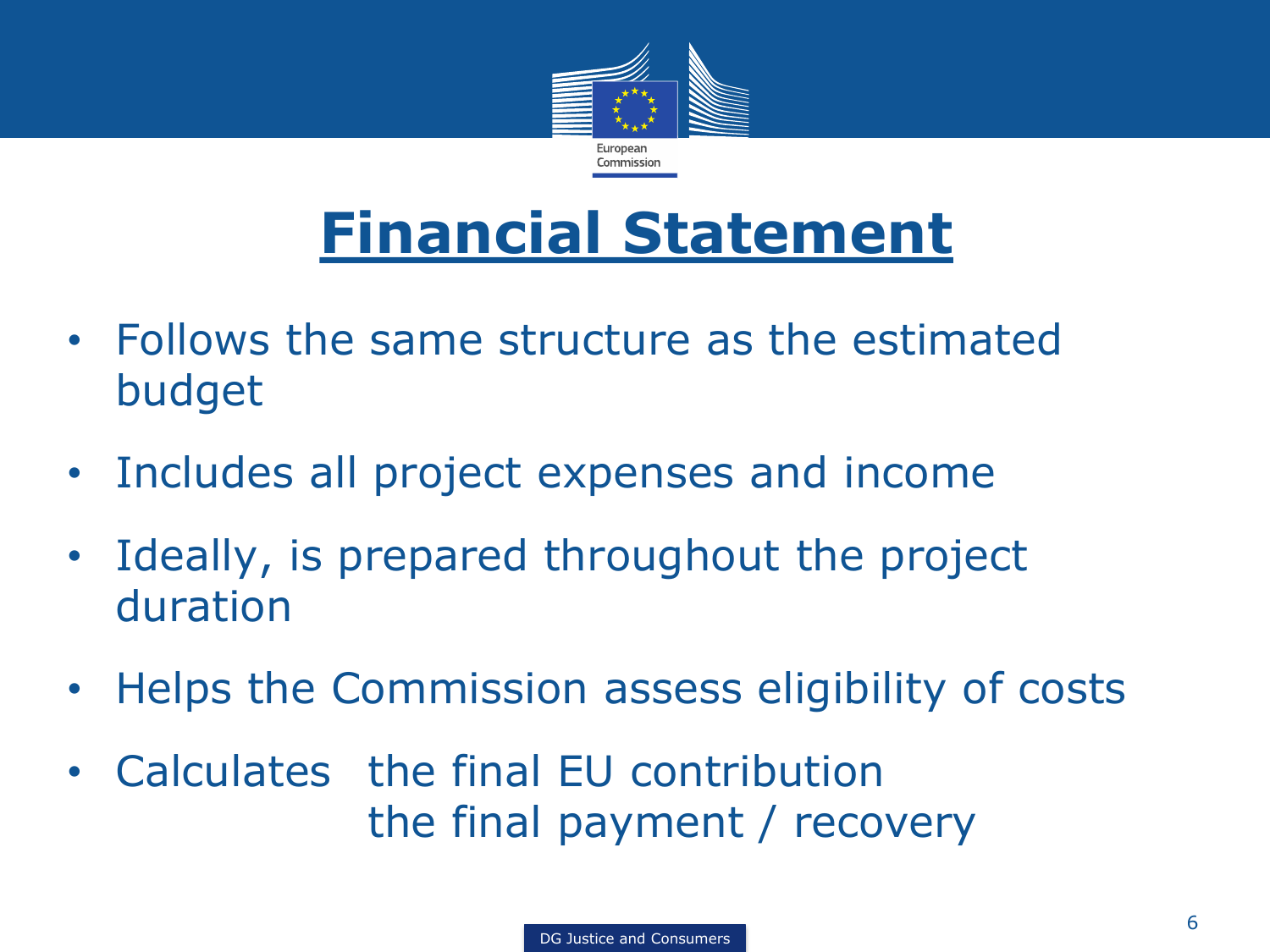

# **Financial Statement**

- Costs reported must be registered in the accounts of the beneficiaries
- Beneficiaries should set up in their accounts a cost-revenue centre specific to the project
- Costs are reported in the currency in which they were incurred and then converted to  $\epsilon$  in the F.S.

e.g. salary in Hungary is paid in HUF => cost reported in HUF

Always favour payment by bank transfer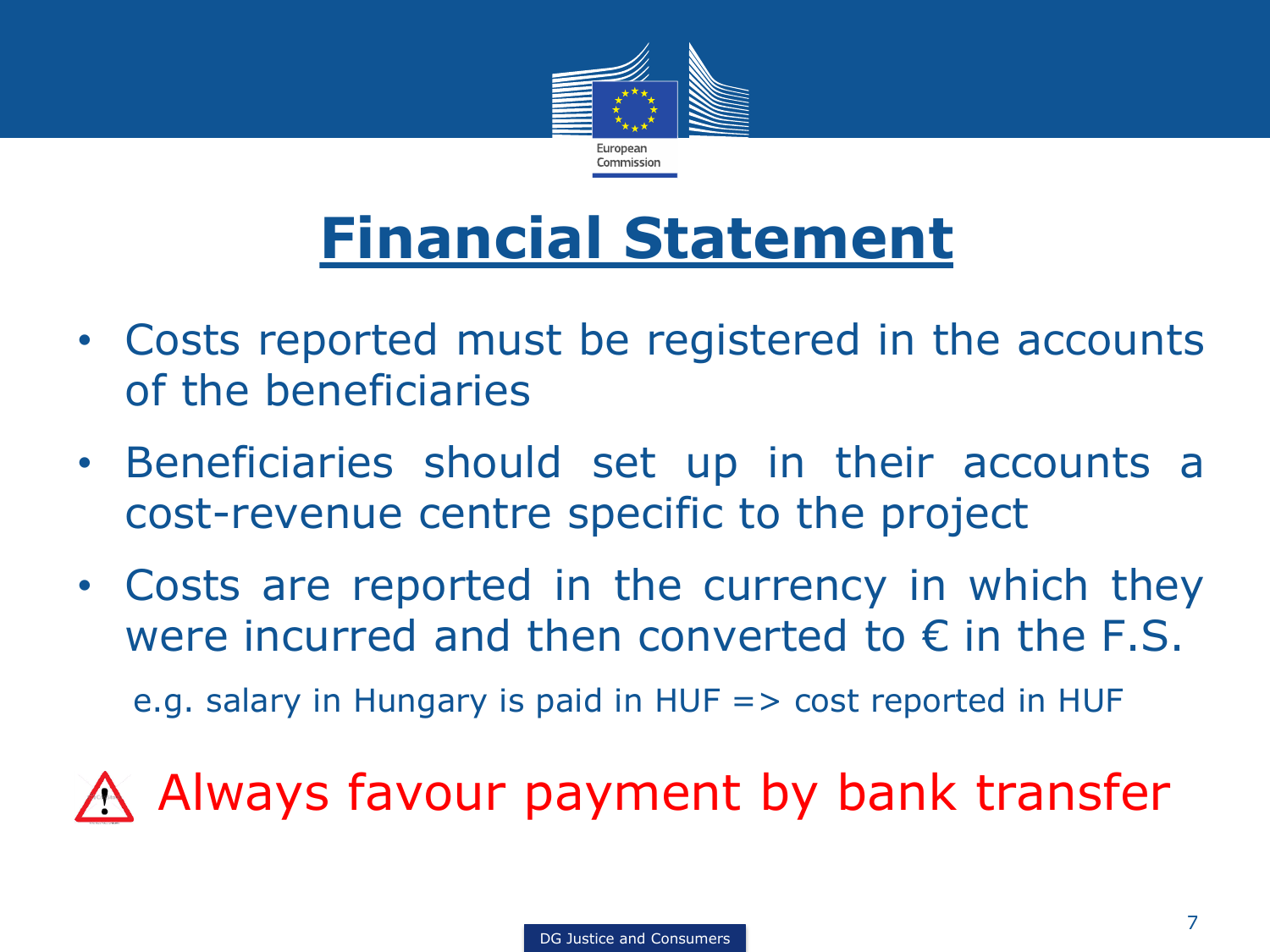

#### **Request for Final Payment Supporting Documents**

- Upon request of documentary evidence, the Coordinator sends only **copies** Originals are kept with the beneficiary
- The payment period of 90 days is suspended until receipt of all information and documents requested
- Where the amount on the invoice is not the same as the amount reported, please provide an explanation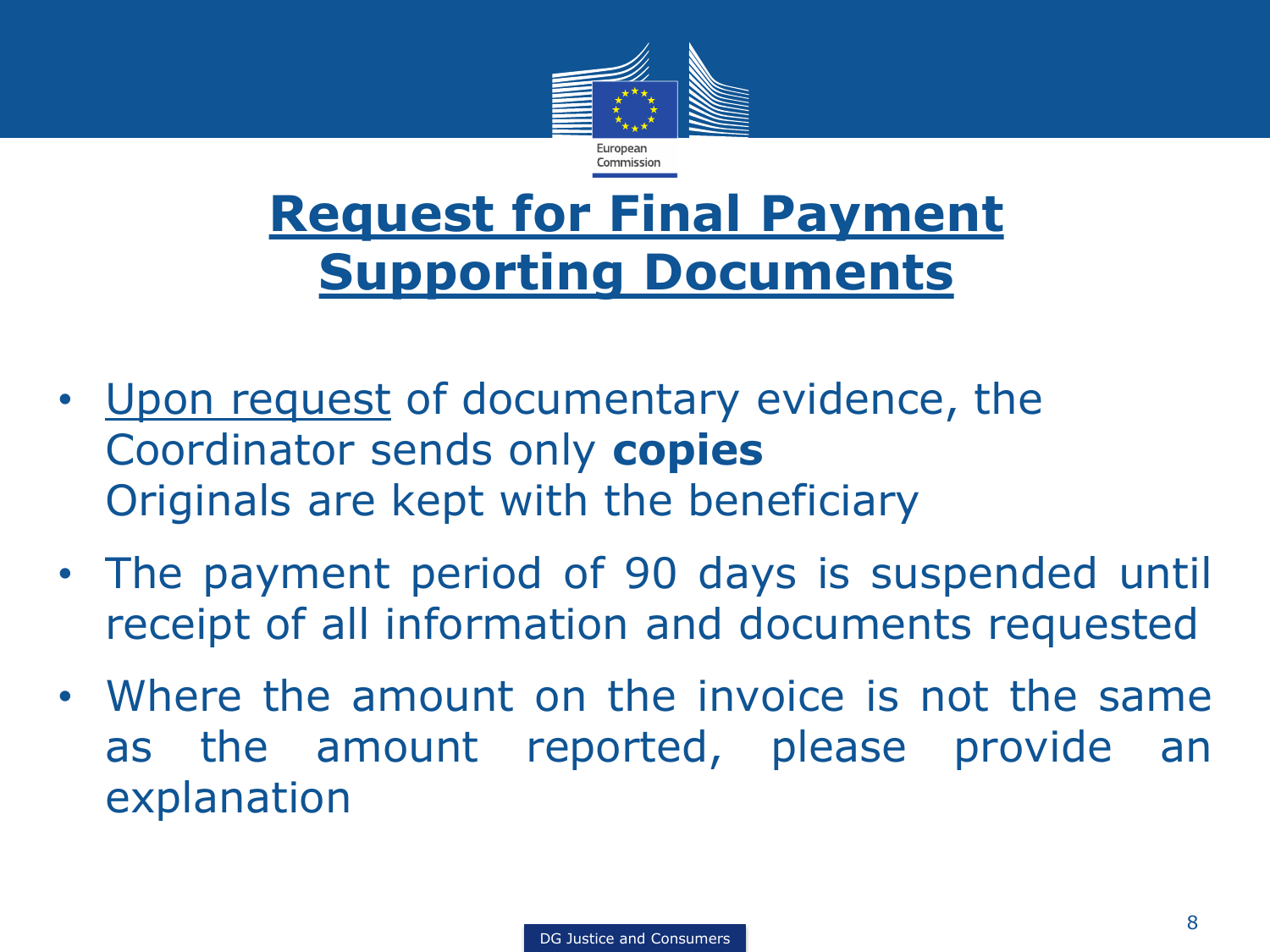

### **Eligible Costs**

#### Reference:

- Grant Agreement, Annex II General Conditions: Article II.19
- Guide for Action Grants 2015: Section V
	- 1. General provisions on eligible expenditure
	- 2. Detailed provisions per budget heading
	- 3. Supporting documentation per budget heading

The Guide for Action Grants 2015 is available under the relevant webpage of each call.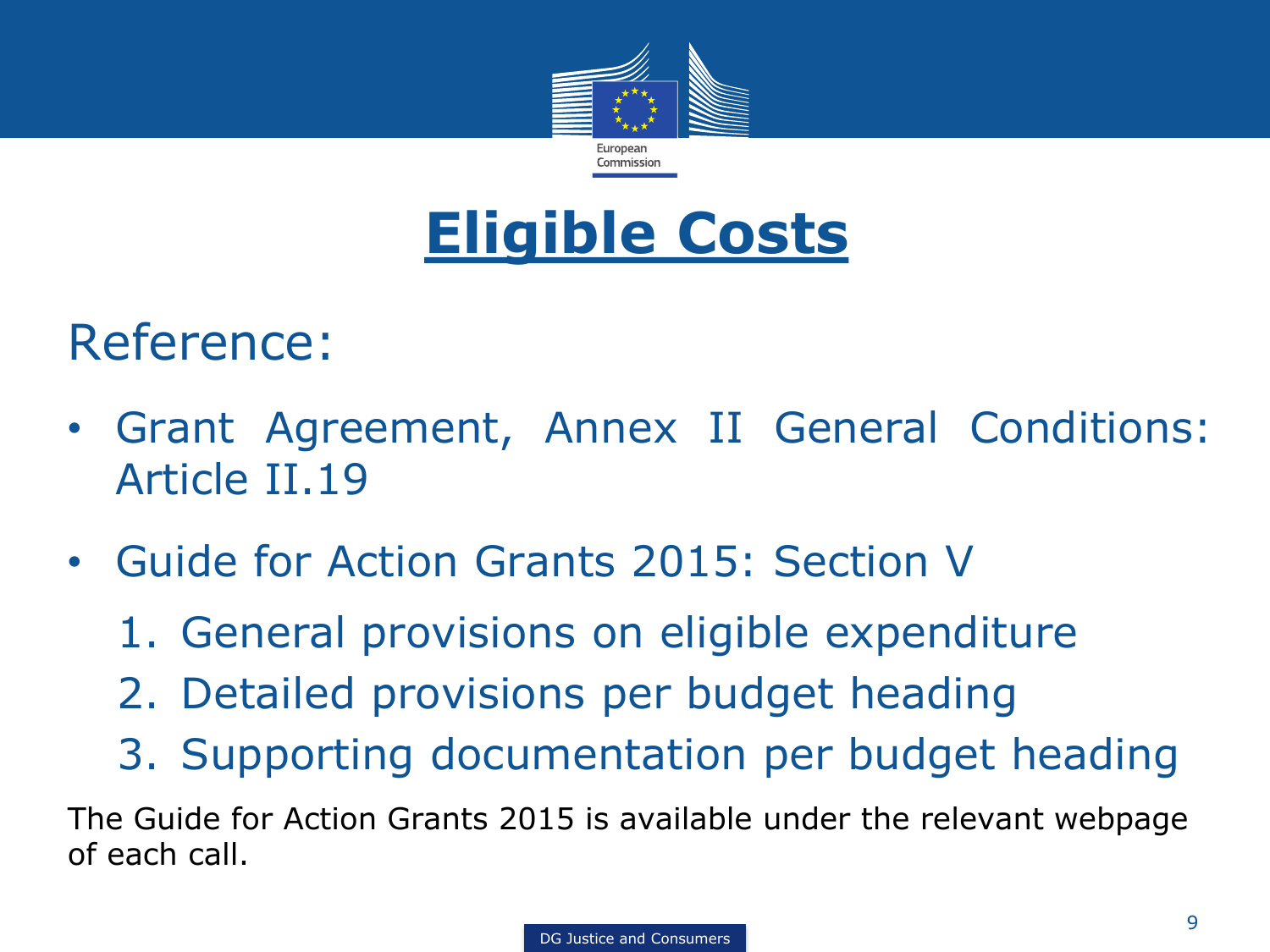

**Eligible costs** *(Annex II, Article II.19)*

- Incurred during eligibility period defined in Article I.2.2
- Indicated in the estimated budget in Annex III
- Incurred in connection with and necessary for the action described in Annex I
- Identifiable and verifiable in the beneficiary's accounting (real costs)
- Comply with the requirements of applicable fiscal tax and social legislation
- Reasonable, justified and complying with the principle of sound financial management (economy and efficiency)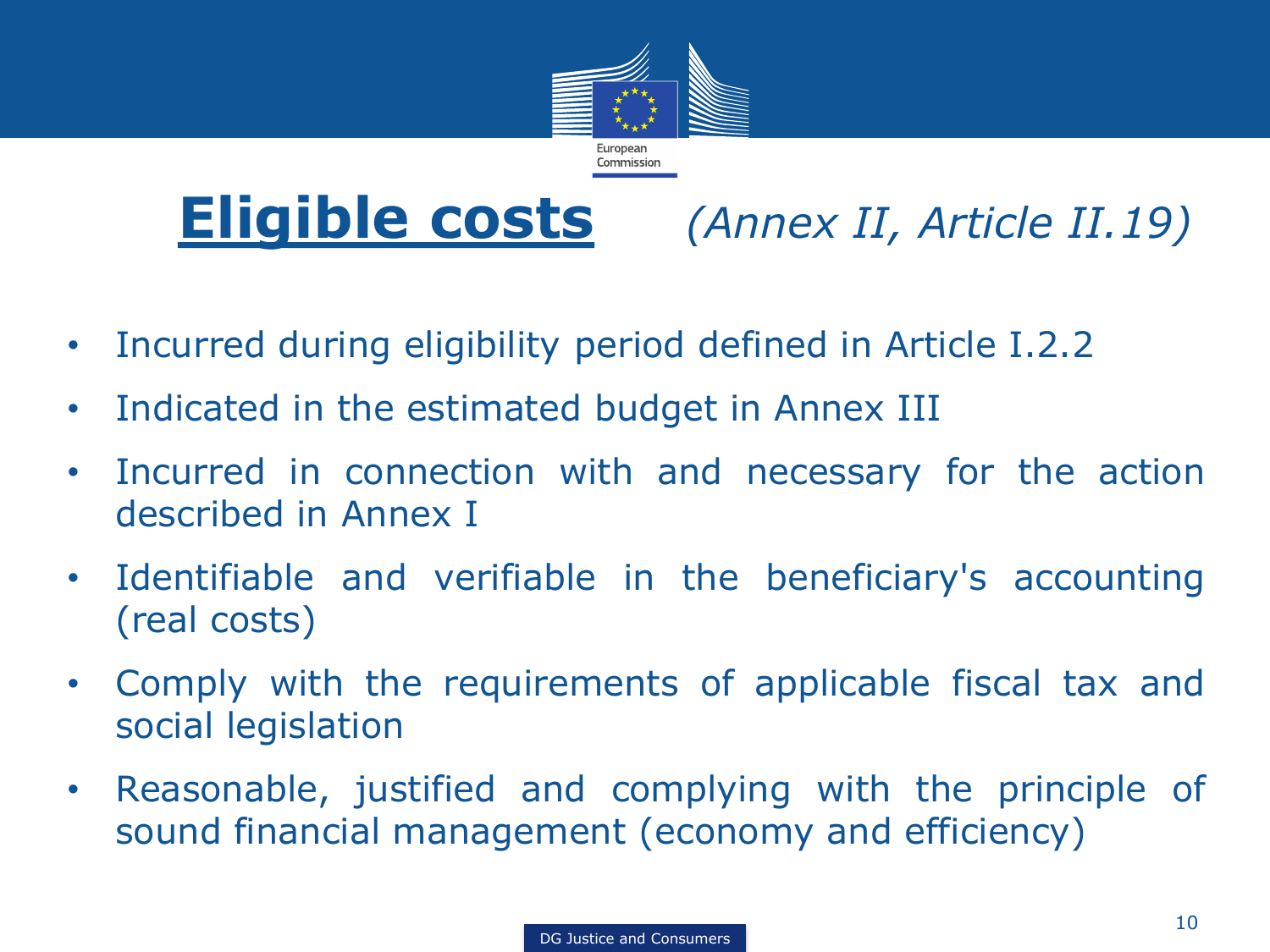

# **6 Categories of Costs**

#### **A – Staff**

- B Travel & Subsistence
- C Equipment
- D Consumables
- E Other Direct Costs
- F Indirect Costs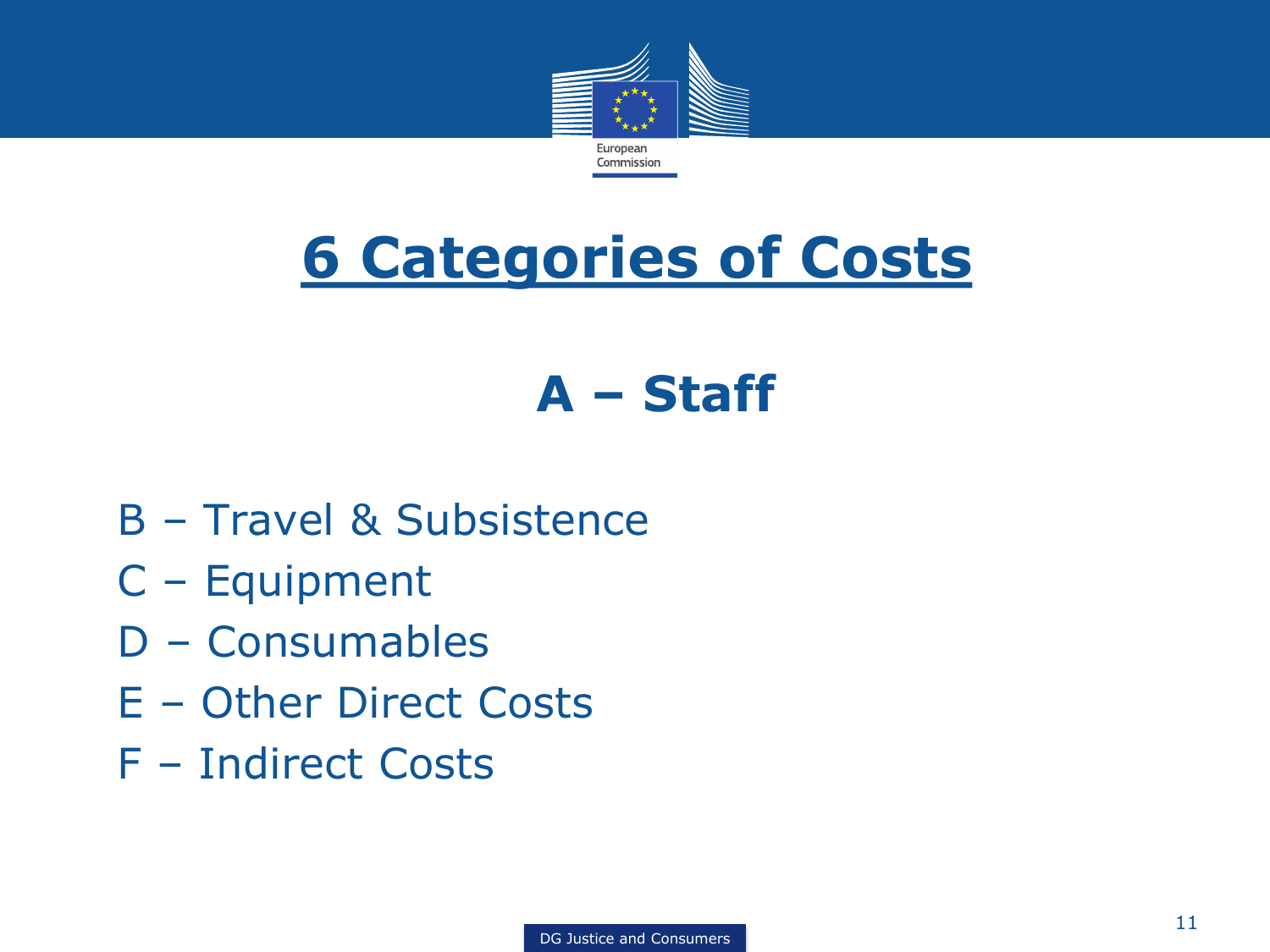

# **Calculation of Staff Costs**

**Annual gross salary + social charges**

**Total actual annual productive substantiated by timesheets working days or hours**

**actual days or hours** 

- **working on the project as X**
- Annual Gross Salary + Social Charges = costs actually paid by the beneficiary in the timeframe of a year, including: salary, taxes, employer's contribution for national security schemes, etc.
- Total actual annual productive time = total time in days or hours worked in the timeframe of a year

**NB:** time spent on meetings, activities, training and similar activities are considered as productive working time

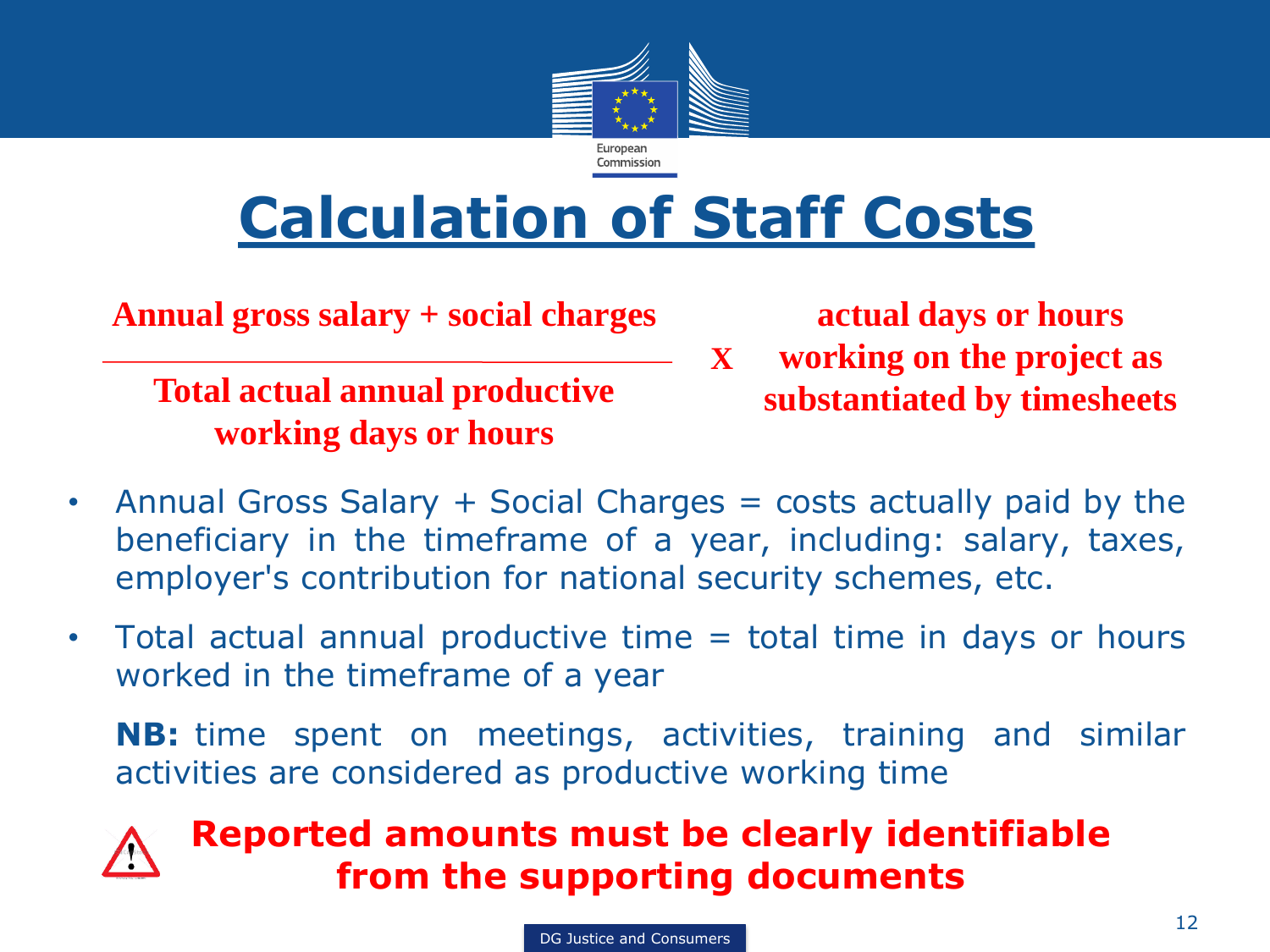

### **Staff Costs: Supporting Documents**

#### **Permanent staff (on payroll):**

- Existing contract
- Secondment letter (only for those allocated 100% to the project) with description of tasks, reference to the project,
	- duration, time allocated to the project, hourly/daily rate
- Monthly salary slips (or summary for the year)
- Timesheets

NB: not necessary for staff working exclusively for the project

- Proof of payment
- Calculation of the hourly/daily rate & reported cost

DG Justice and Consumers

=> Worksheet 'Staff Cost Calculation' 13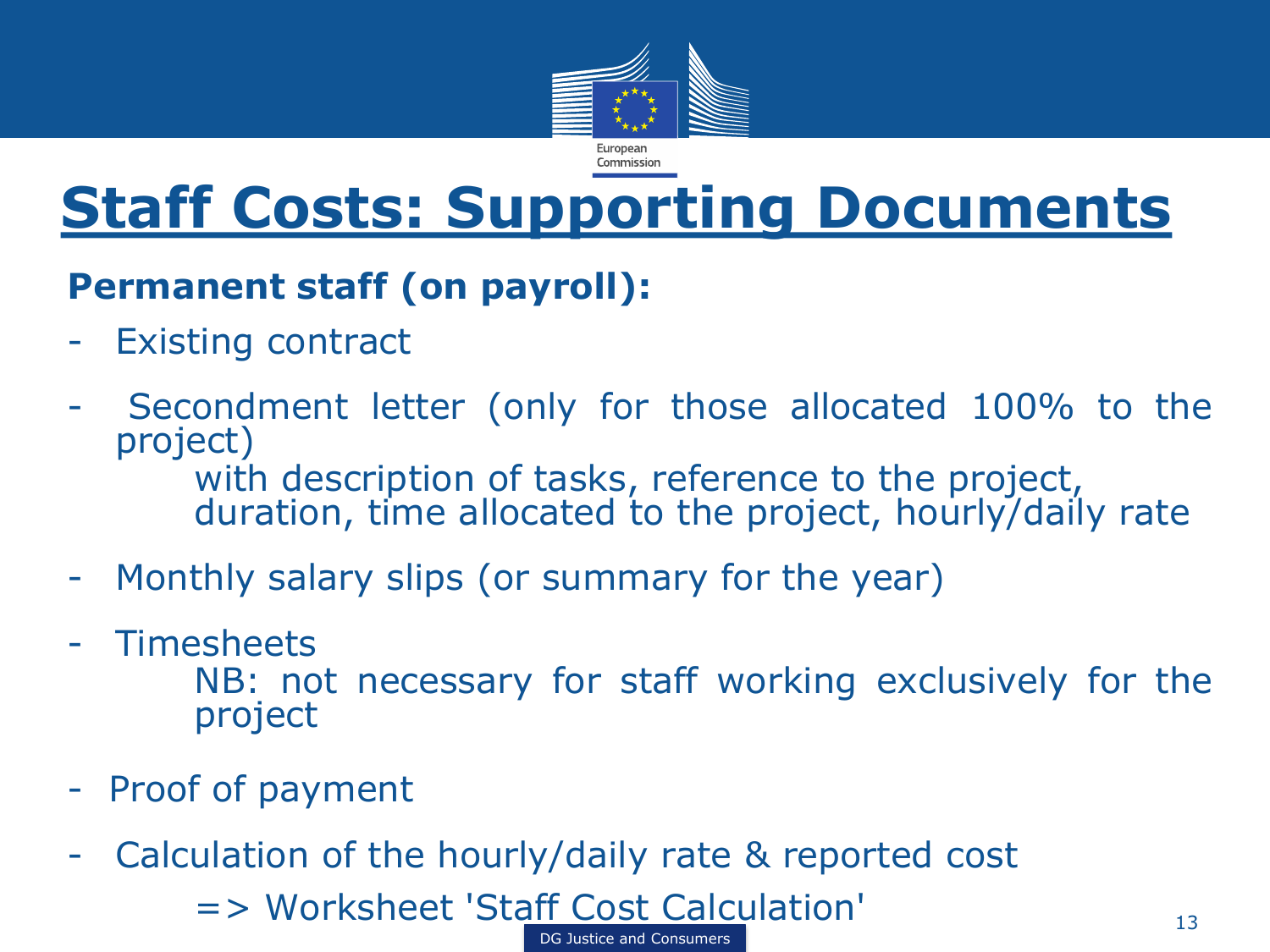

# **Staff Costs: Supporting Documents**

#### **Non-permanent staff specifically recruited for the project (on payroll):**

- Specific contract linked to the project
	- indicating tasks, reference to the project, duration, time allocated to the project, hourly/daily rate
- Salary slips
- Proof of payment (by bank transfer)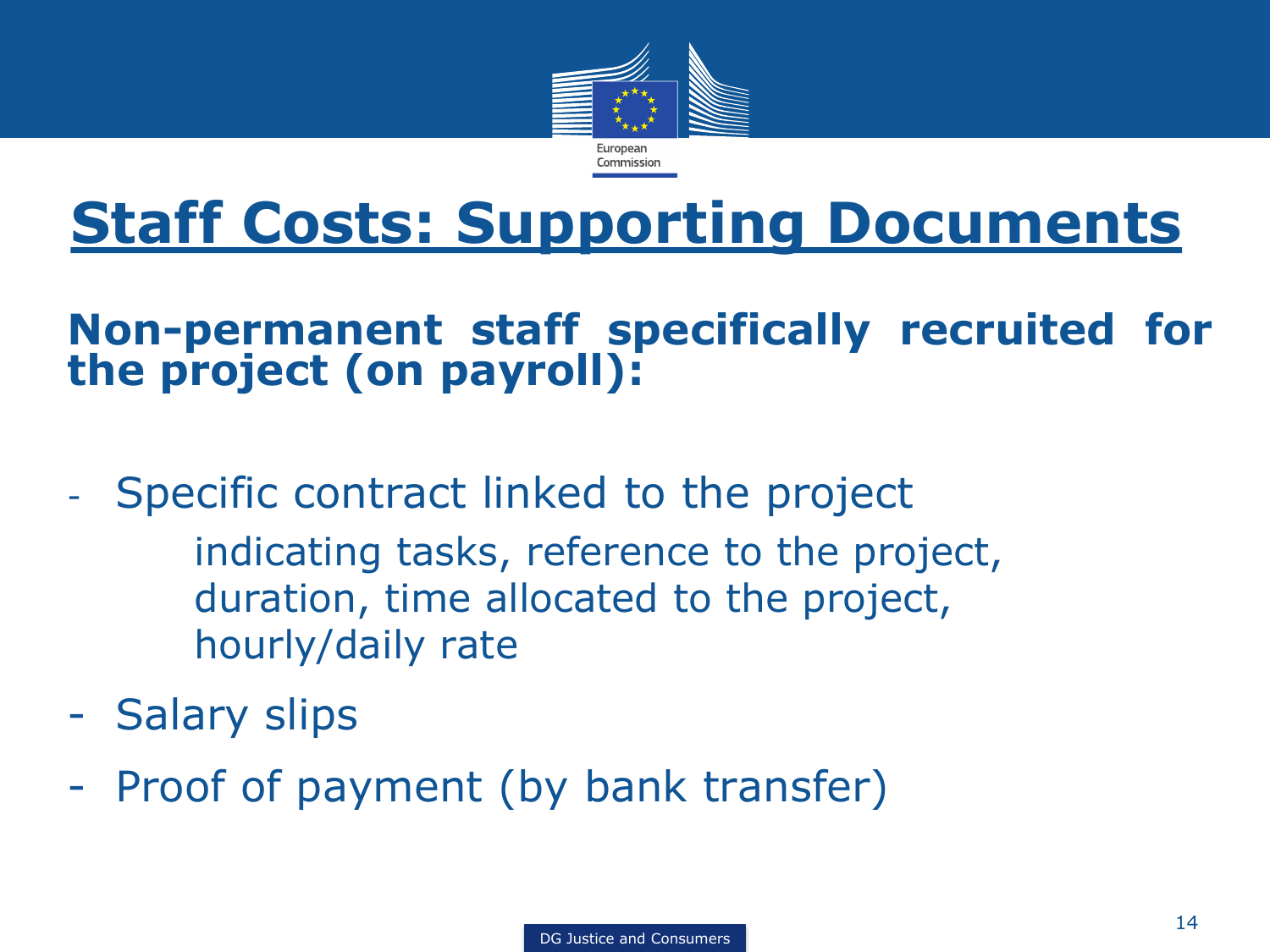

# **Staff Costs: Supporting Documents**

#### **Natural person with a contract other than an employment contract (not on the payroll of the beneficiary):**

- Specific contract linked to the project
	- including tasks, reference to the project, duration, time allocated to the project, hourly/daily rate
- Invoices
	- indicating the tasks performed, date, number of hours/days worked, the price per hour/day
- Proofs of payment (by bank transfer)
- Timesheets

(not necessary when working exclusively on the project)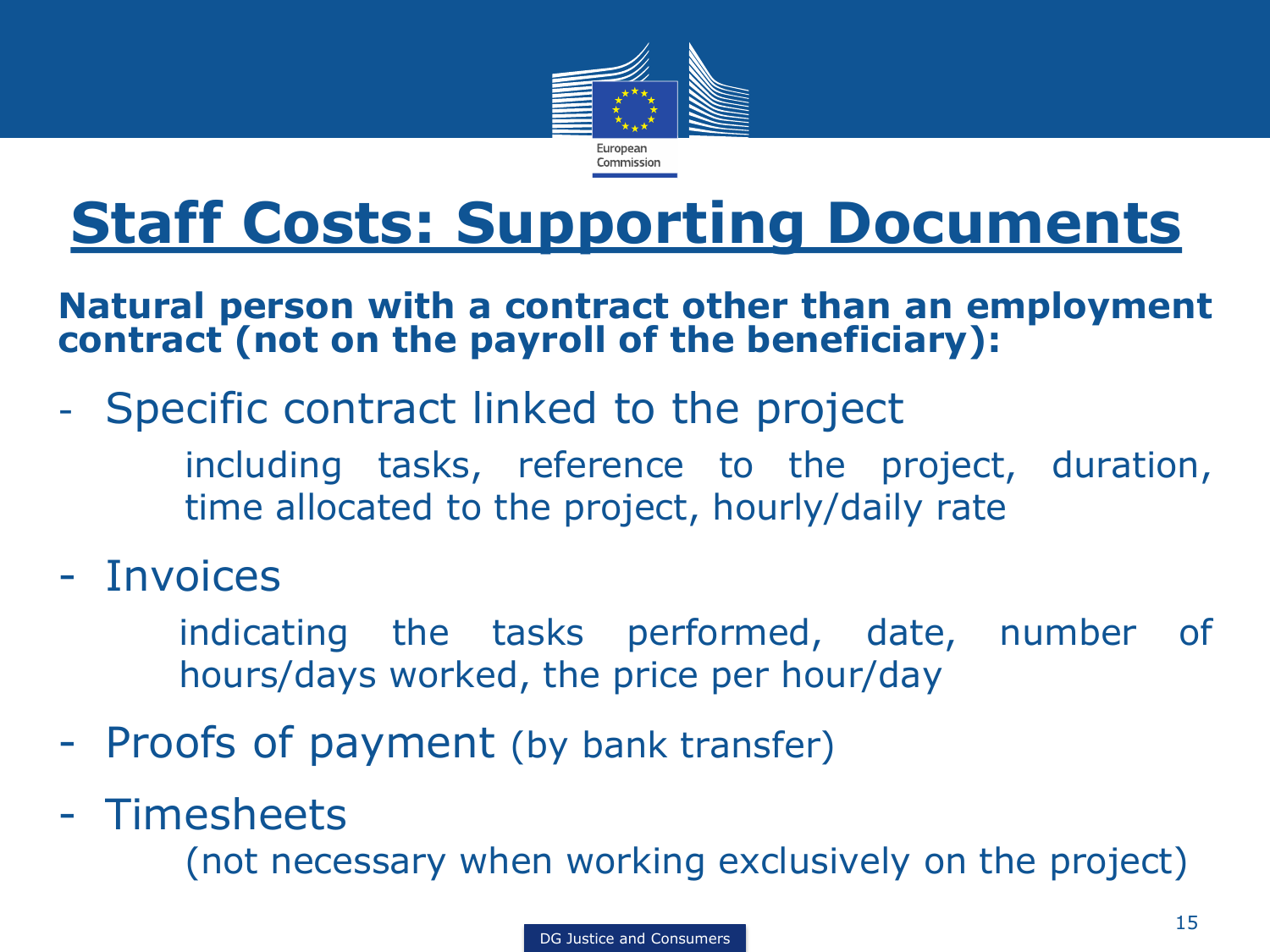

#### **NB: Salaries (fees) of Natural Persons**

*Assimilated to staff costs under these conditions:*

- has a contract of employment or an assimilated contract
- works under the supervision and on the premises of the beneficiary (unless otherwise agreed with the beneficiary)
- the result of the work belongs to the beneficiary
- the costs are reasonable and not significantly different from the costs of staff performing similar tasks under an employment contract with the same beneficiary
- travel and subsistence costs related to the project is directly paid by the beneficiary
- the individual uses the beneficiary's infrastructure

#### Otherwise considered in "E - Other Costs"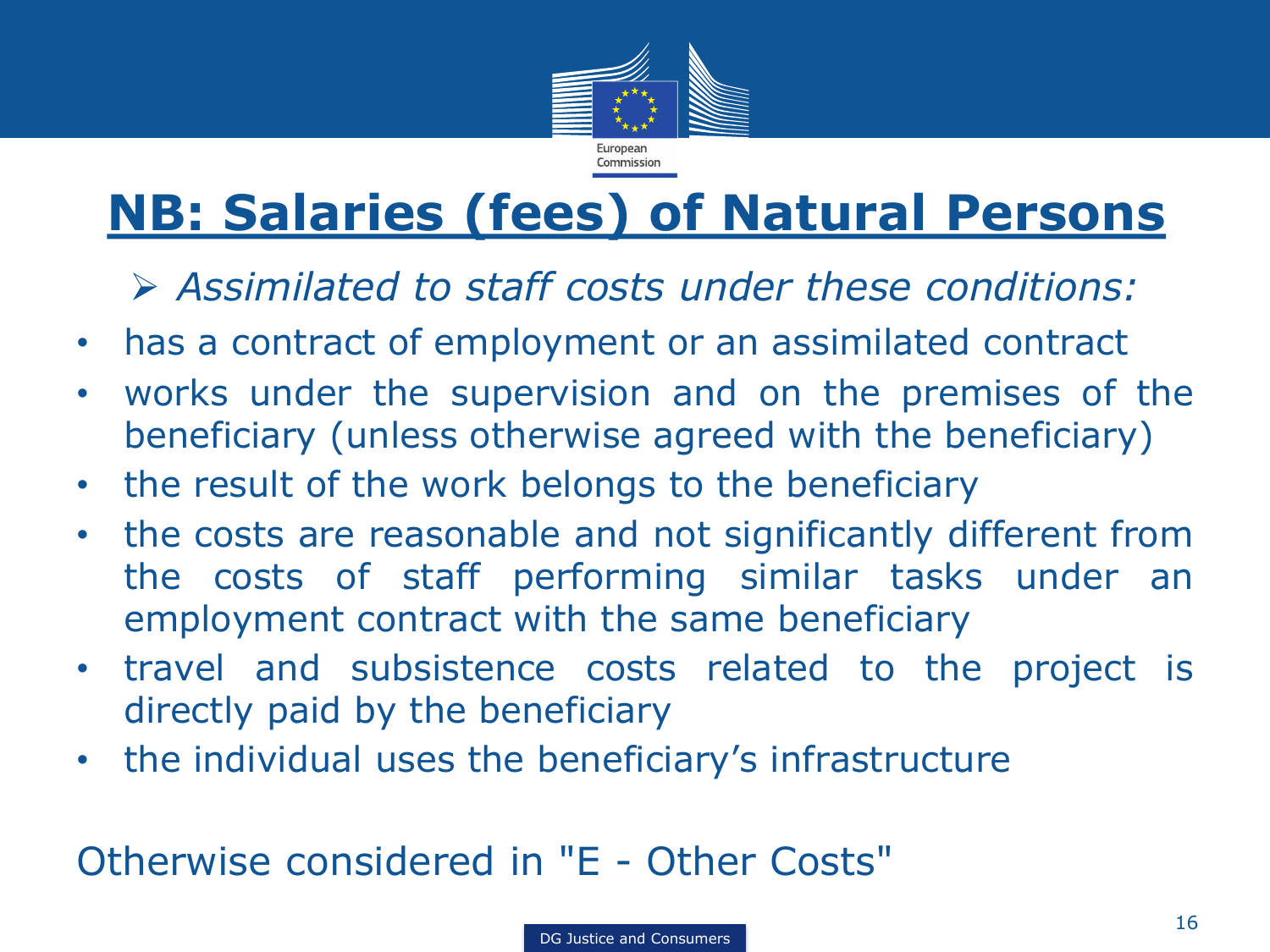

#### **Timesheets**

=> Kept either on a weekly or monthly basis

- Grant agreement number
- Name of the employer
- Name of the employee
- Number of days / hours worked on the project
- Number of days / hours worked on other activities
- Total number of days or hours worked
- Details of the tasks performed on this project
- Date and signature of the employee
- Date and signature of the project manager/superviser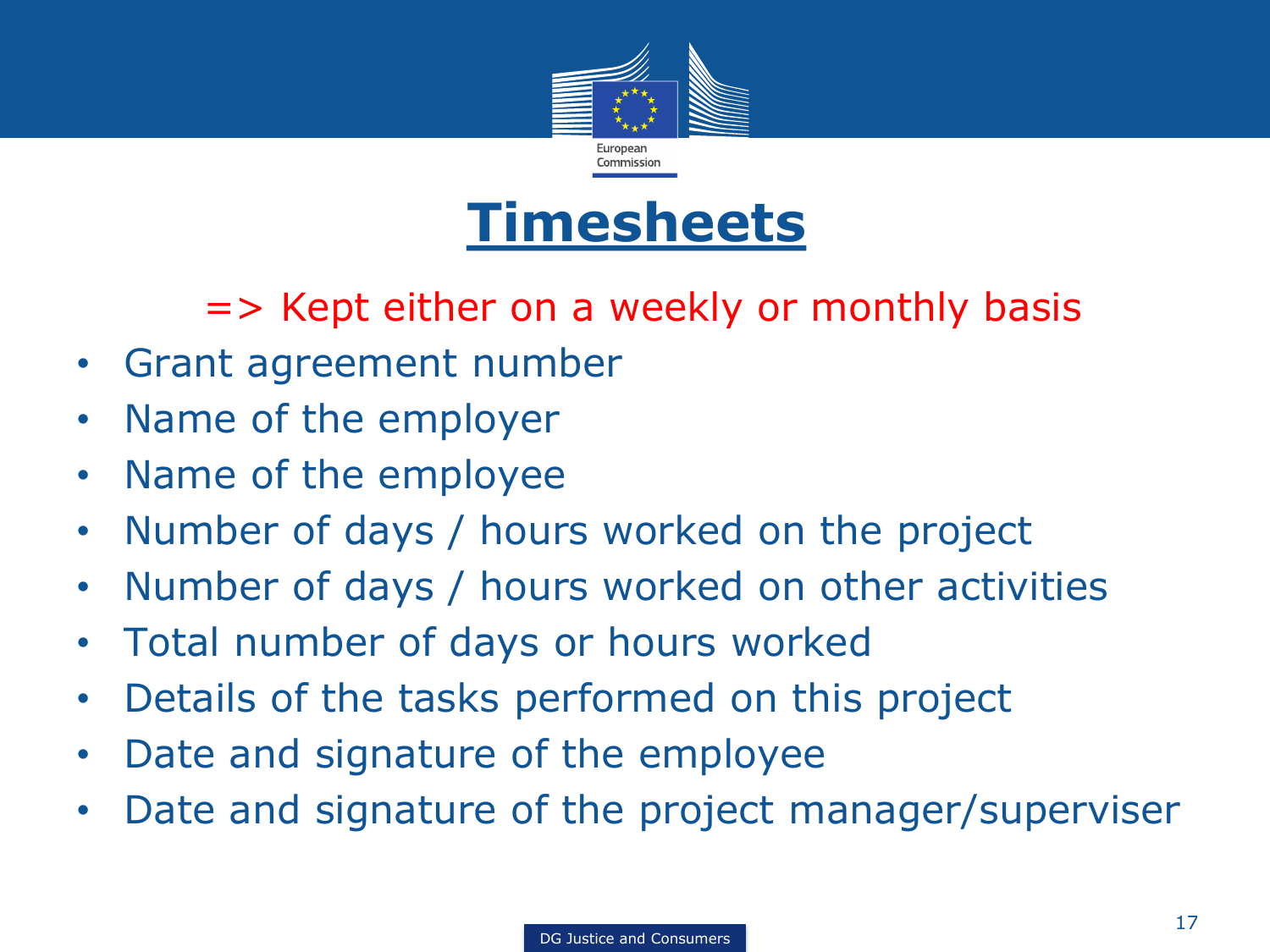

#### **Staff Costs: Common Reasons of Ineligibility**

- Staff contracted by organisations other than those mentioned in the Grant Agreement as beneficiaries
- Daily/hourly rates claimed are those budgeted
- Inflated daily/hourly rates (Rates at which staff is charged to the project must correspond to the individual Beneficiaries' normal policy on remuneration and should not significantly exceed the rates currently applicable in the relevant area - both geographically and with respect to the profile of the staff concerned).
- Wrong calculation of daily/hourly rates
- Costs not matching payslips / Lack of payslips
- Lack of timesheets or unsuitable timesheets provided
- Volunteer work costs
- Work done outside the eligibility period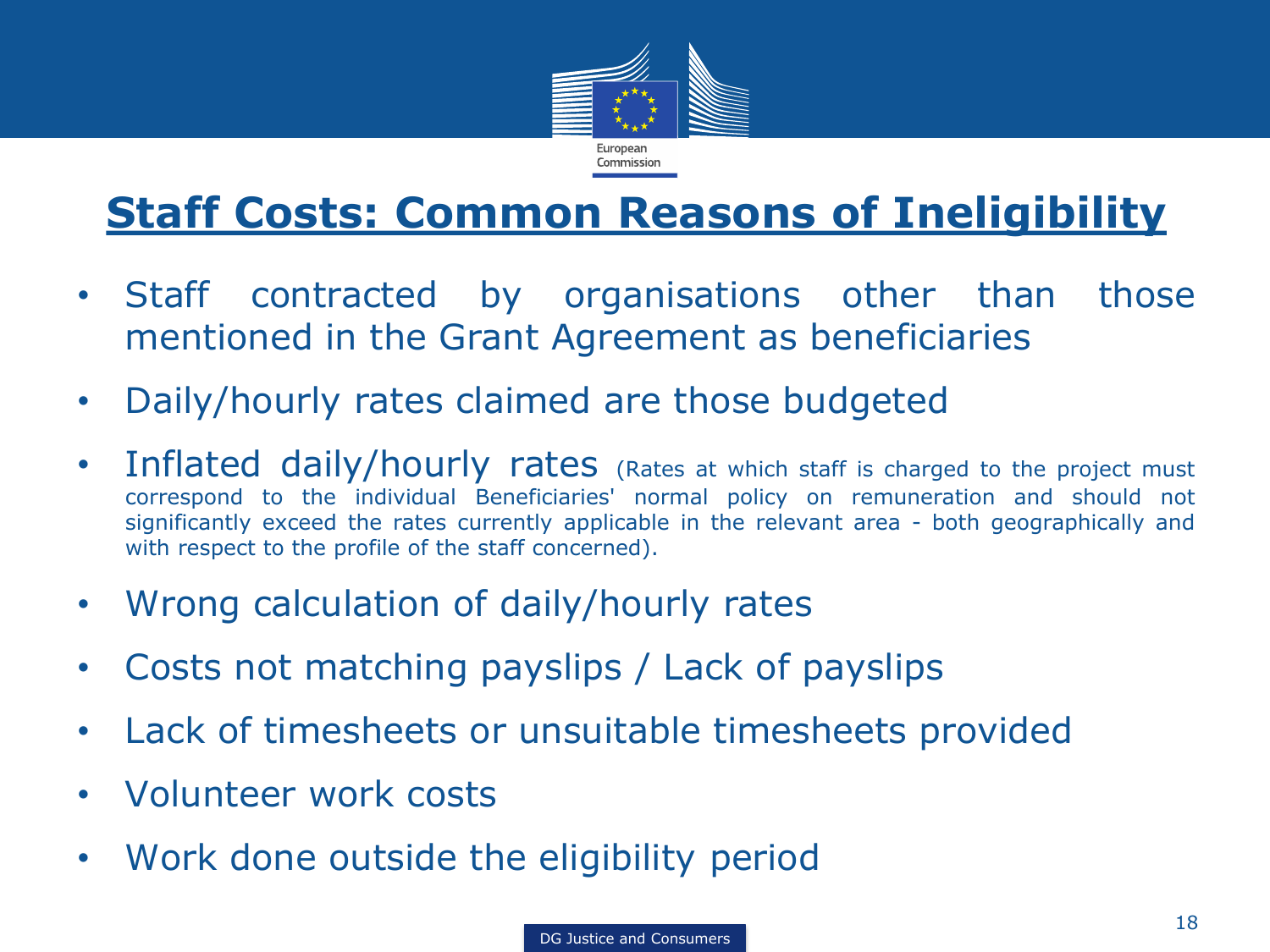

# **6 Categories of Costs**

A – Staff

# **B – Travel & Subsistence**

- C Equipment
- D Consumables
- E Other Direct Costs
- F Indirect Costs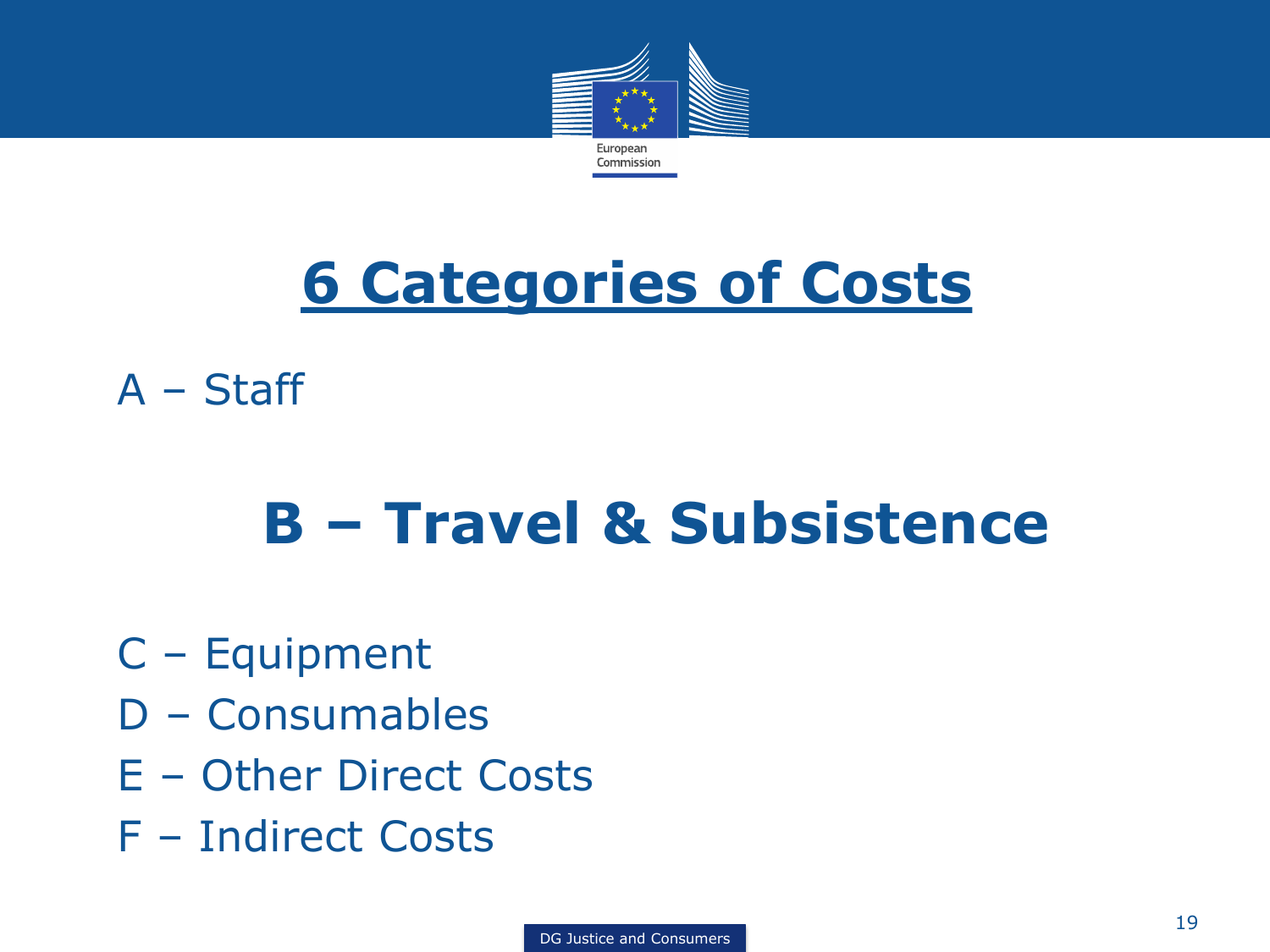

### **Travel and Subsistence Costs**

- Directly linked to the project
- Travel made by persons taking part in the action (staff, participants to meetings, seminars, etc.)
- In line with the beneficiary's usual practices and systems
- Additional events, persons, countries, must be notified and justified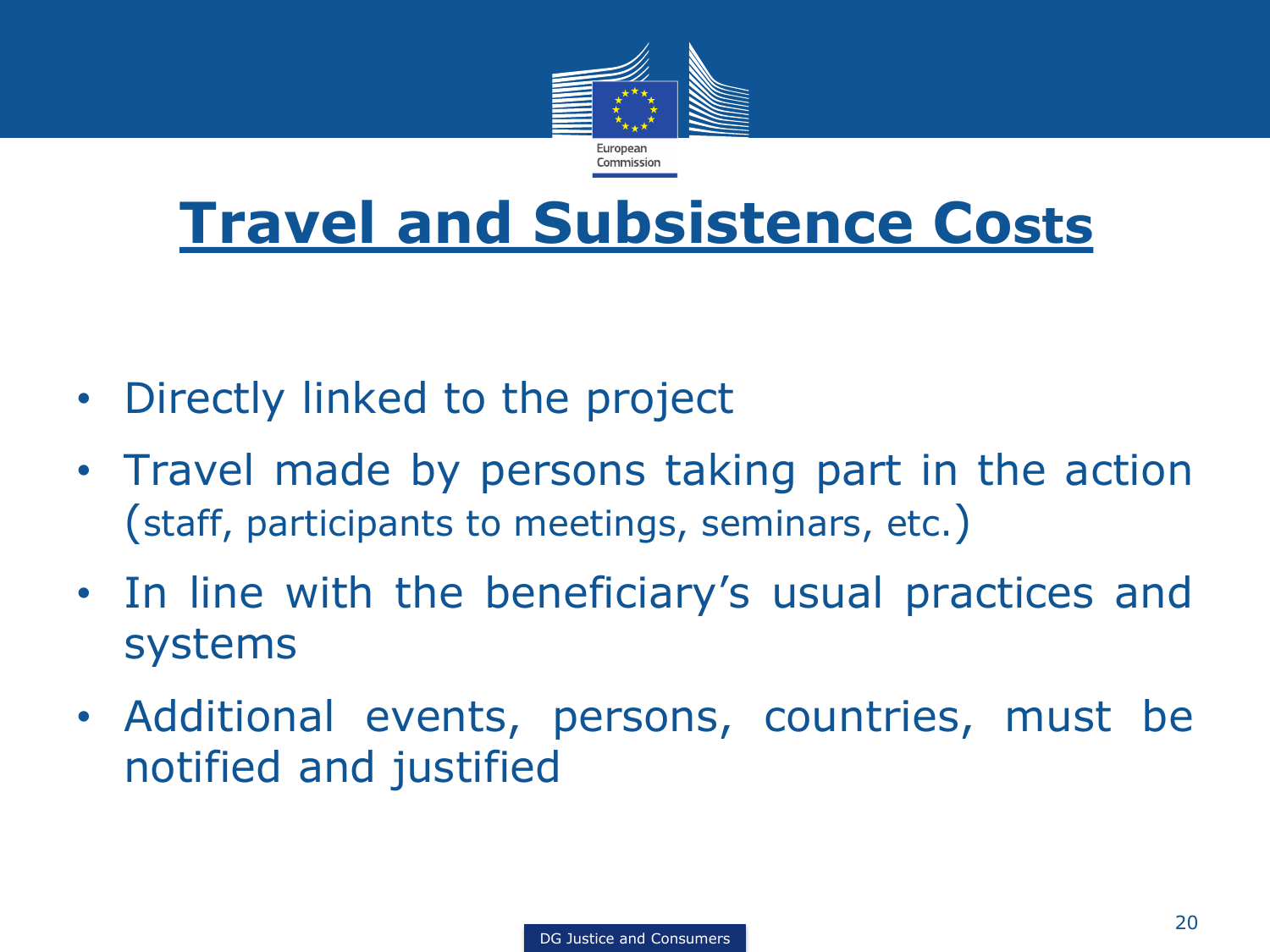

# **Travel and Subsistence Costs**

 *Travel:* travel costs (i.e. flight, train, car, etc.) from the point of origin to the point of destination including transfer from/to airport or train station

NB: The most economical fare should be applied

- *Subsistence allowance:* accommodation, meals, local travel within the place of mission
	- NB: Reimbursement of real costs should be favoured

Reimbursement of a lump sum / per diem in application of beneficiary's usual practice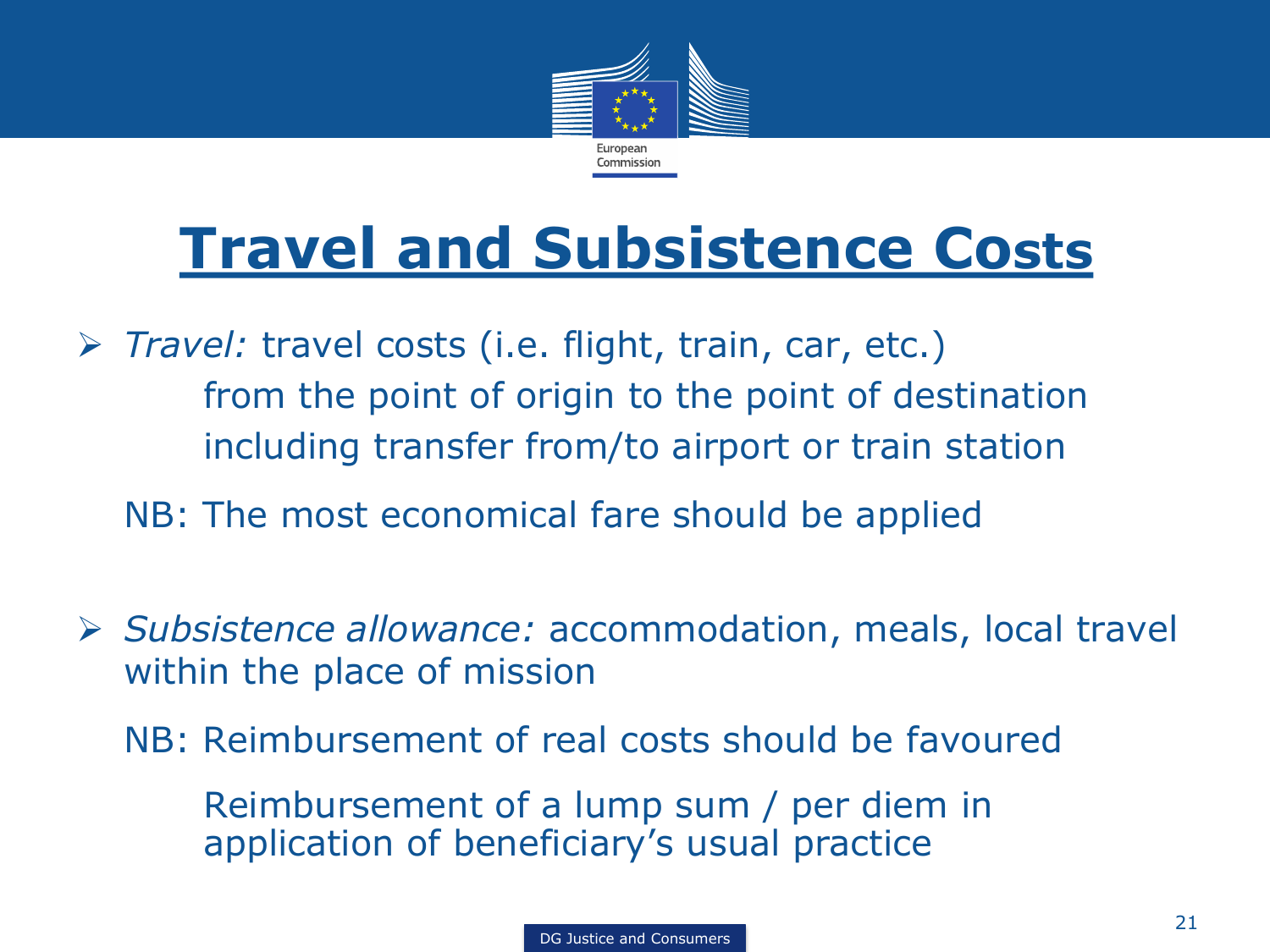

#### **Supporting Documents for Travel Costs**

- Travel invoice
- Transport ticket (train receipt, bus ticket, etc.)
- Travel by car: reimbursement claim, calculation of amount, internal reimbursement policy NB: up to the equivalent of first class rail fare
- Proof of payment or reimbursement
- Attendance list signed by the participants for meetings, seminars, conferences, etc.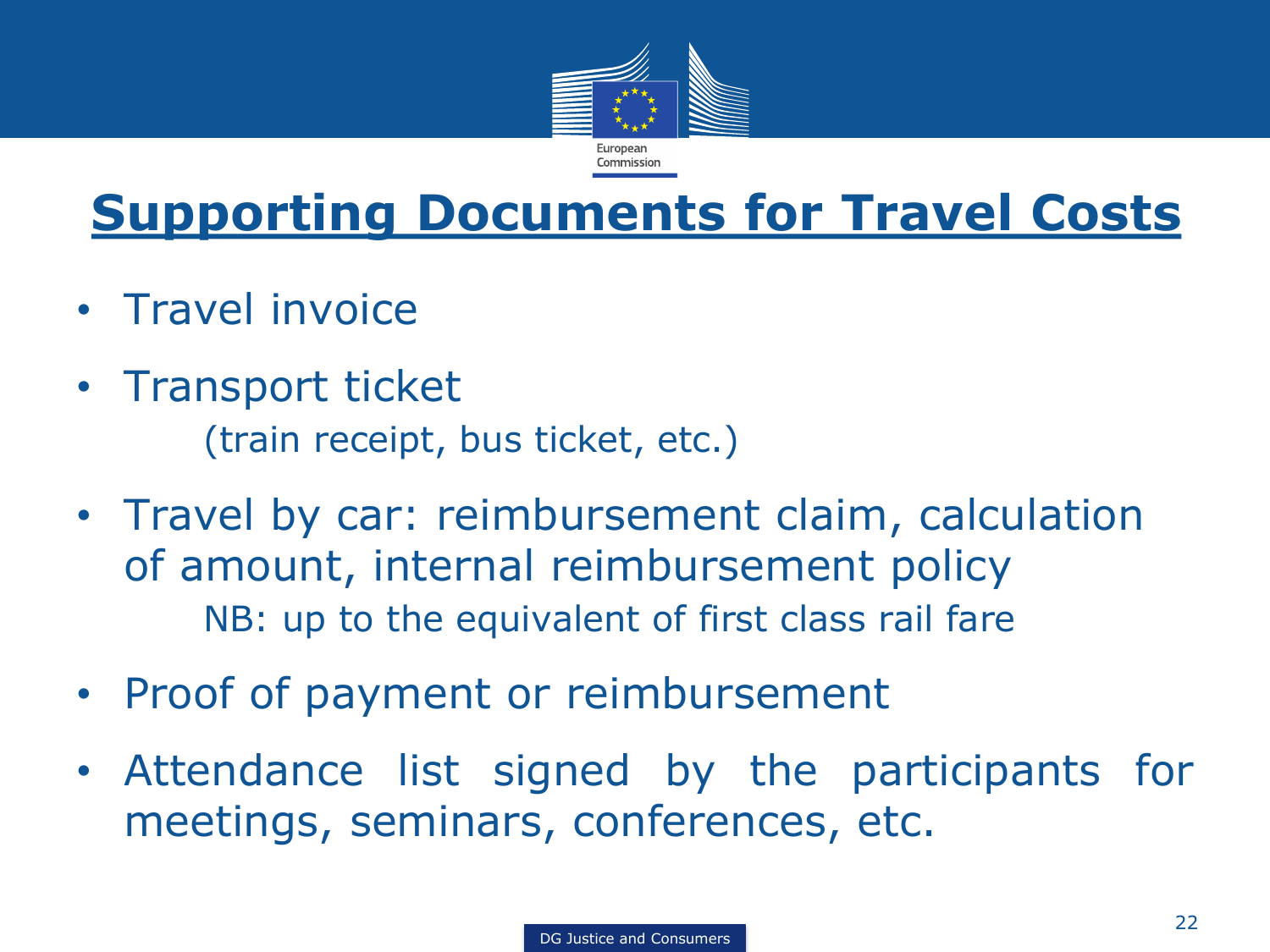

#### **Supporting Doc. for Subsistence Costs**

#### **Reimbursement on the basis of real costs:**

- Expenses reimbursement claim form
- Accommodation invoice
- All receipts related to food, beverages, local transport and other expenses
- Proof of reimbursement
- Attendance list signed by the participants for meetings, seminars, conferences, etc.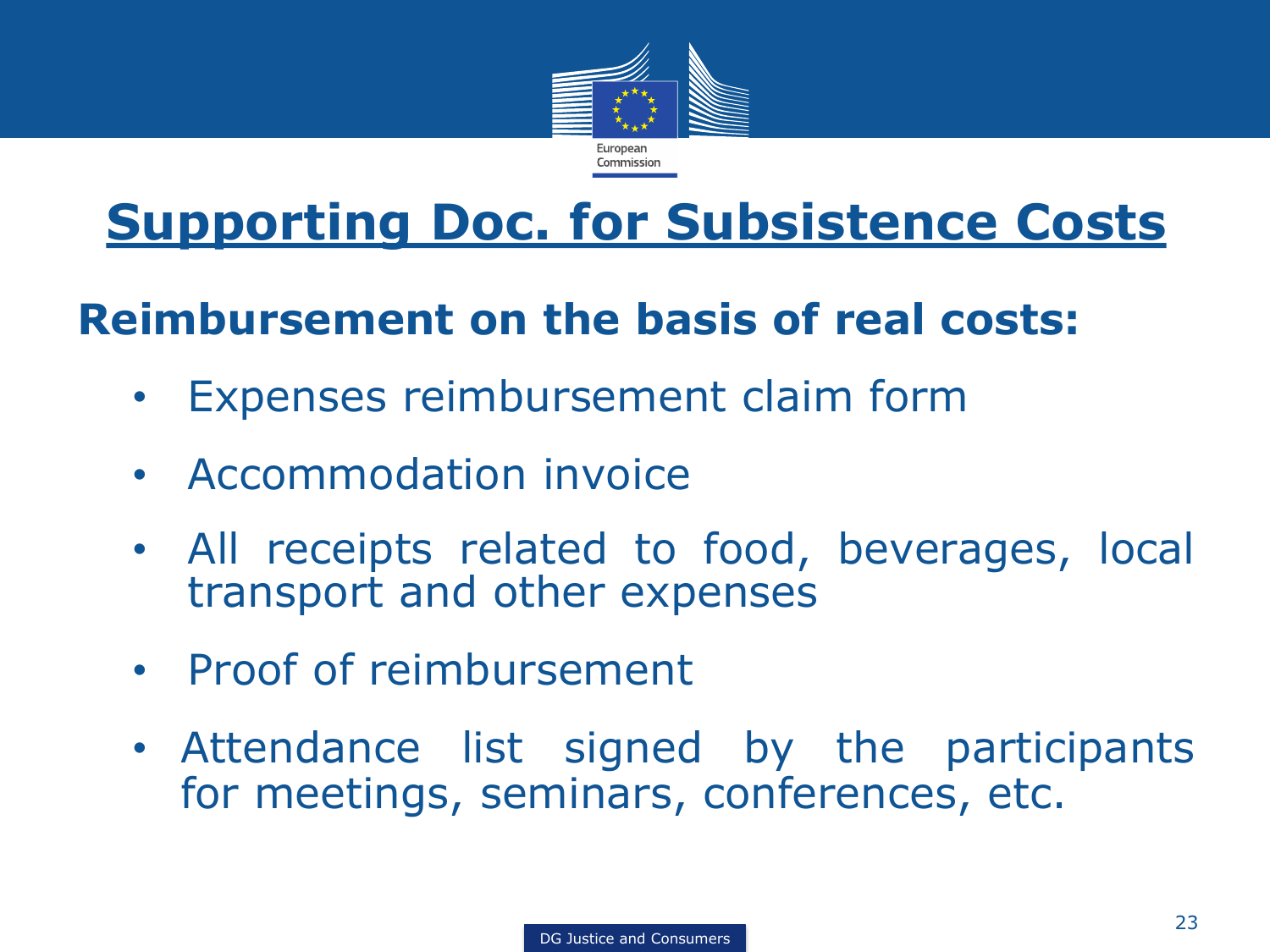

#### **Supporting Doc. for Subsistence Costs**

#### **Reimbursement of a lump sum / per diem:**

=> in application of beneficiary's usual practice

- Copy of the internal policy
- Reimbursement claim
- Calculation of the amount paid
- Proof of payment (bank transfer is preferred)
- Attendance list signed by the participants for meetings, seminars, conferences, etc.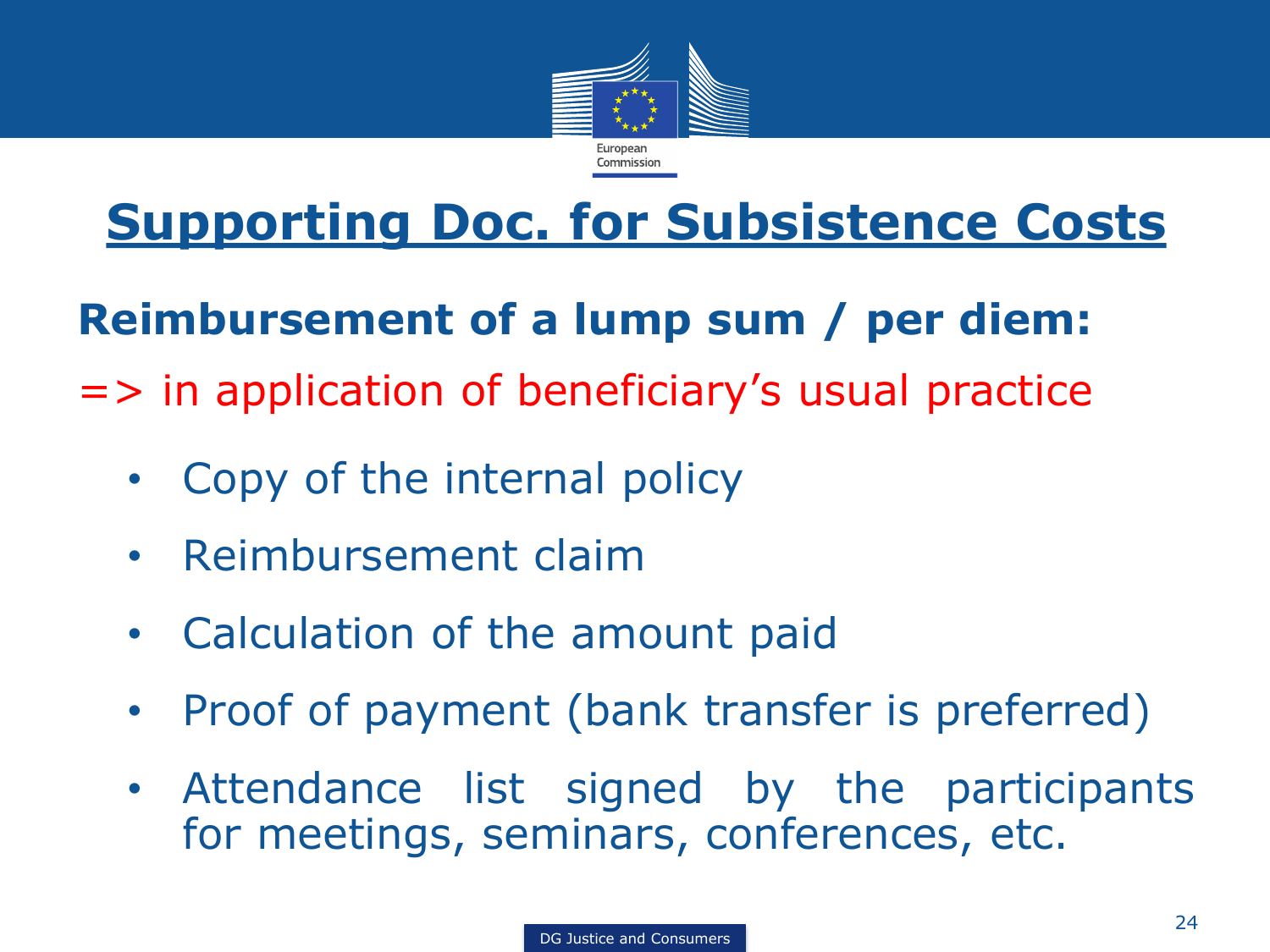

# **Important Notes on Per Diem**

- Within the limits per country set out by the Commission [http://ec.europa.eu/europeaid/funding/about-calls](http://ec.europa.eu/europeaid/funding/about-calls-tender/procedures-and-practical-guide-prag/diems_en)[tender/procedures-and-practical-guide-prag/diems\\_en](http://ec.europa.eu/europeaid/funding/about-calls-tender/procedures-and-practical-guide-prag/diems_en)
- 62% per diem = accommodation
- 38 % per diem = subsistence
- Accommodation part is accepted when overnight stay is requested
- When breakfast / lunch / dinner is offered, the subsistence part of per diem is reduced accordingly:

```
breakfast = 15\%lunch = 30%diner = 30%local transport and sundry expenses = 25%
```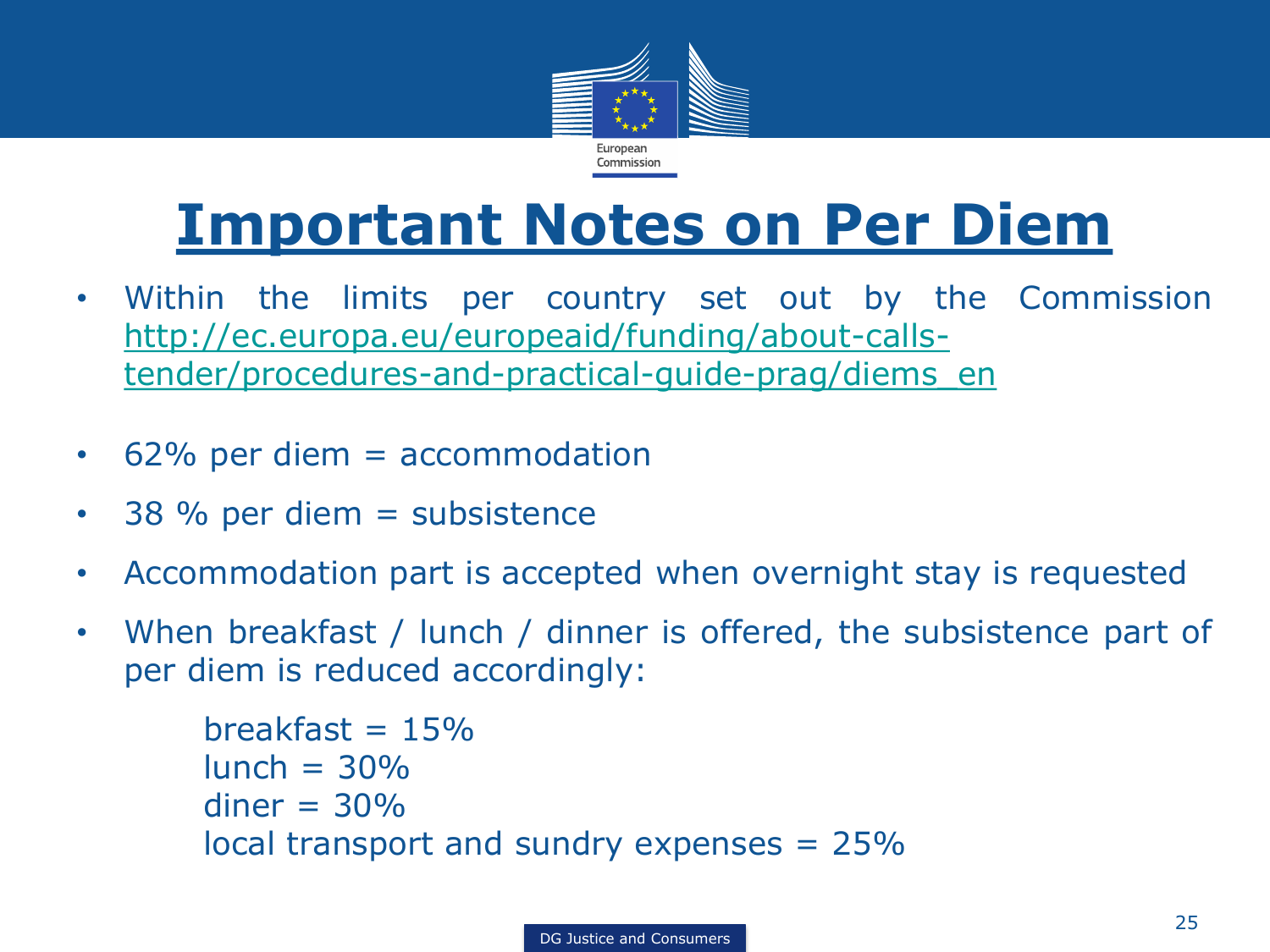

# **Travel and Subsistence Costs: Common Reasons of Ineligibility**

- Missing documents e.g. missing proof of presence
- Cancelation, modification costs (covered by overheads)
- Taxi where public transport could have been used
- Undue subsistence allowance paid
- Per diem exceeding the threshold per country
- Travel and subsistence allowance costs for activities outside the EU
- Missing proof of payment / bank transfer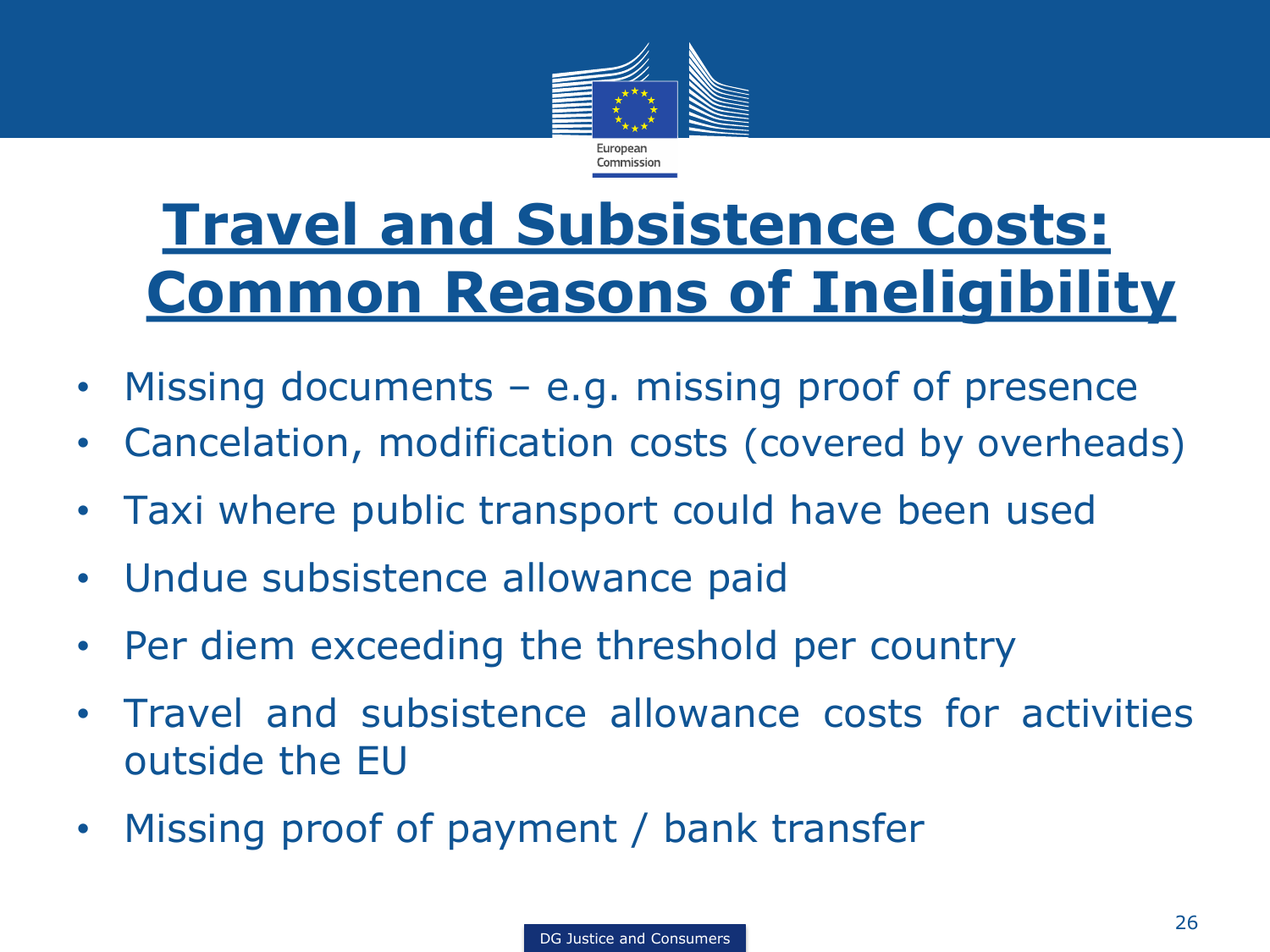

# **6 Categories of Costs**

- A Staff
- B Travel & Subsistence

# **C – Equipment**

- D Consumables
- E Other Direct Costs
- F Indirect Costs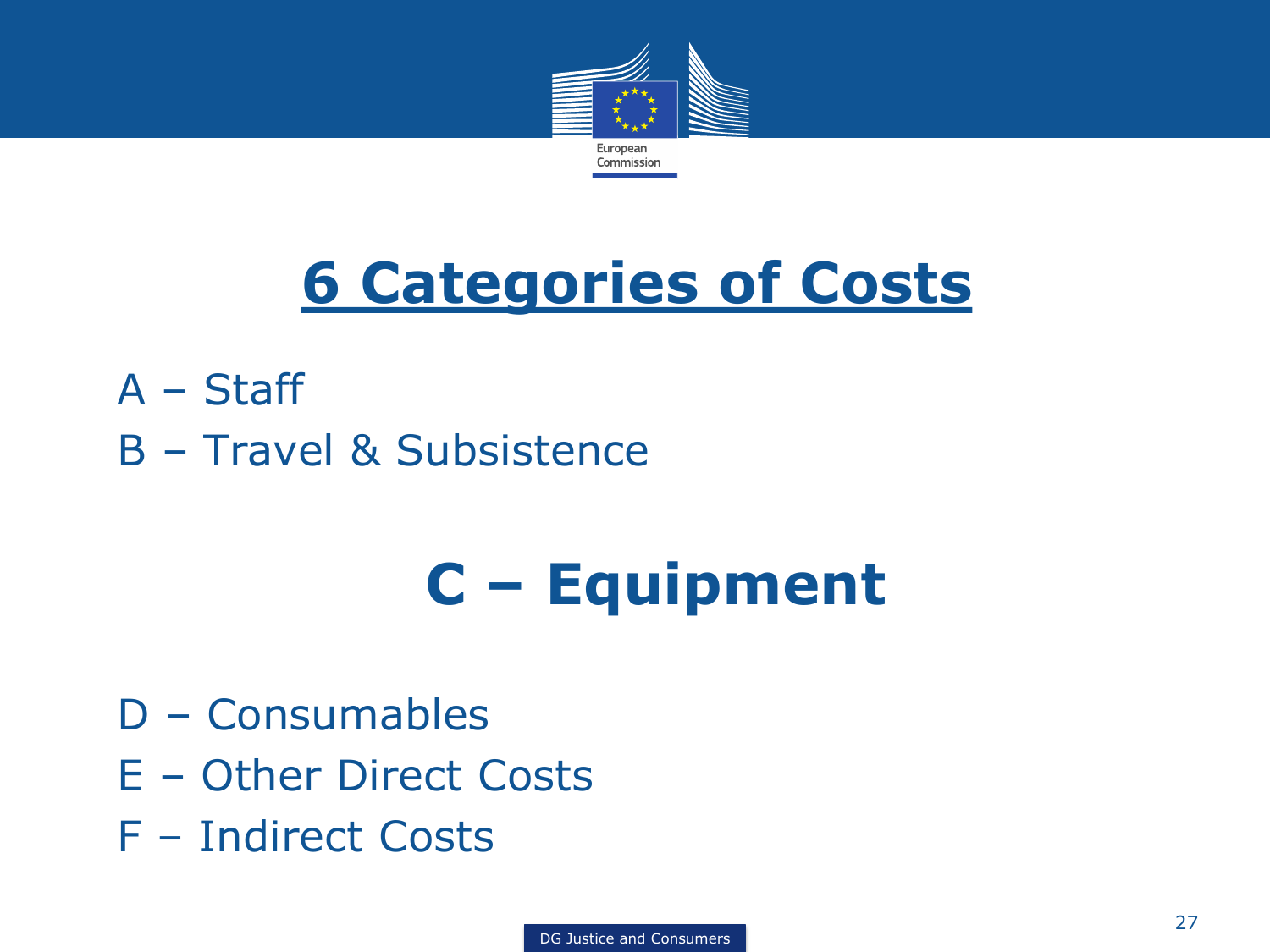



- Computer, audiovisual equipment, etc.
- Only if strictly necessary and specifically for the project's core activities
- Purchased during the implementation period
- Must be itemized and bear an inventory number
- Supplier chosen according to the 2 principles for the award of contracts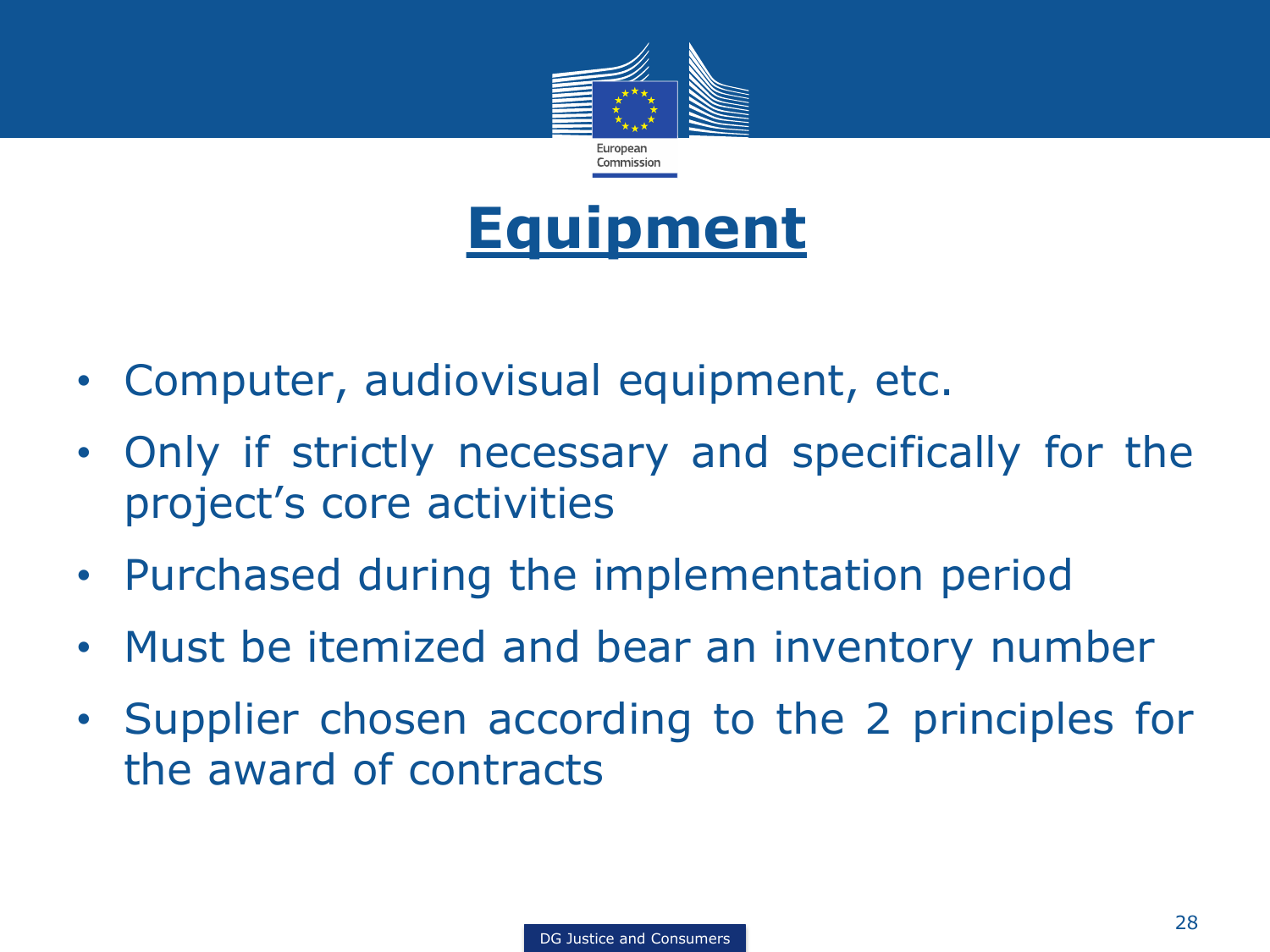

- Eligible cost = only the depreciation cost of equipment at a rate that reflects the degree and duration of use within the project
- Depreciation cf. national tax and accounting rules When a beneficiary does not have any specific rules, apply the method indicated in the Guide for Action Grants 2015

Rental costs of own premises = Indirect costs Costs of purchase of land and immovable property = ineligible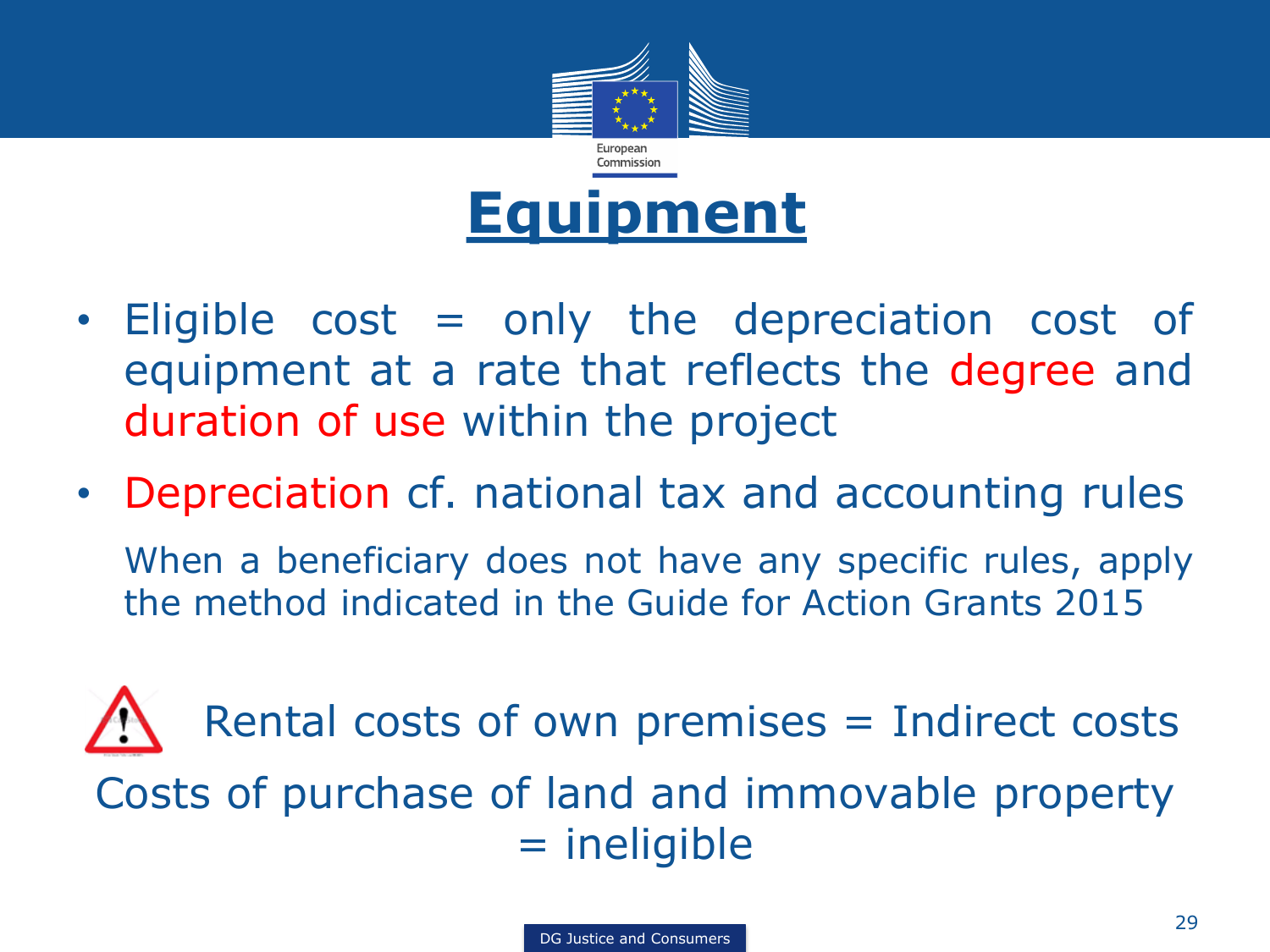

#### **Equipment: Supporting Documents**

- Invoice showing date of purchase and delivery
- Proof of payment
- Beneficiary's accounting practice regarding depreciation
- Calculation of the depreciation amount requested

### **Common Reasons of Ineligibility**

- Invoice not addressed to one of the Beneficiaries
- Full cost claimed
- Cost claimed does not reflect the period and percentage used for the implementation of the grant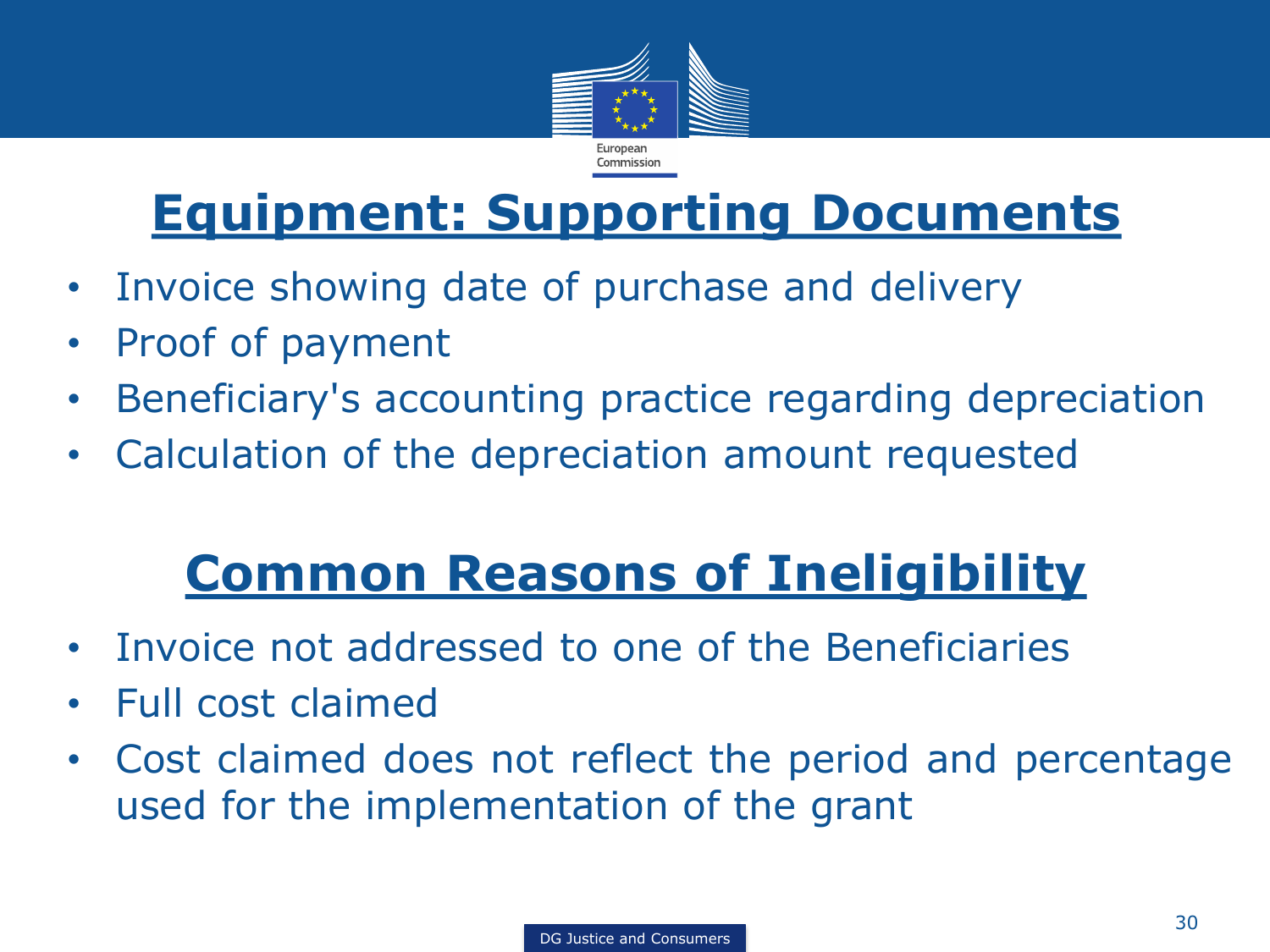

# **6 Categories of Costs**

- A Staff
- B Travel & Subsistence
- C Equipment

# **D – Consumables**

- E Other Direct Costs
- F Indirect Costs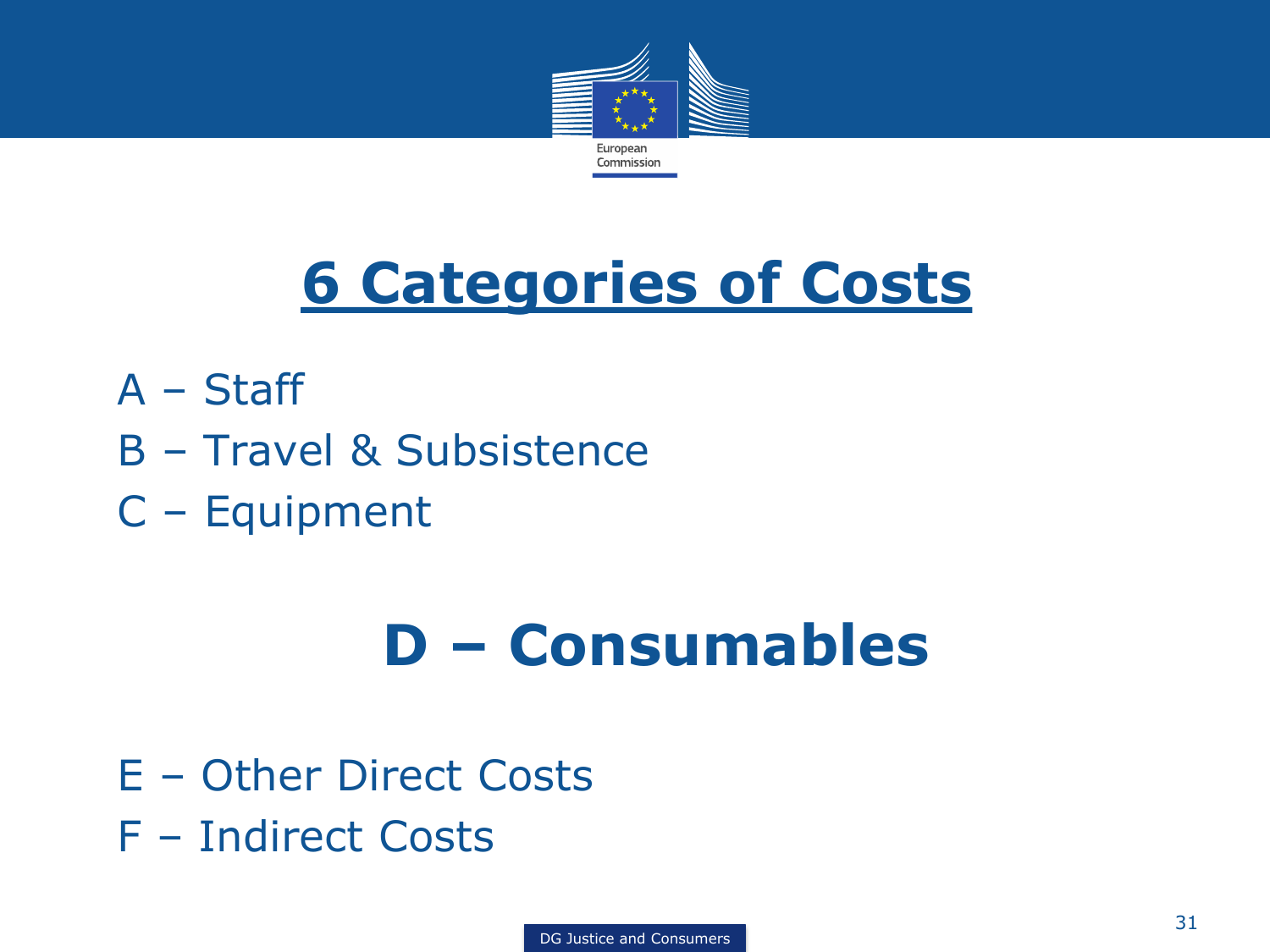



- Identifiable and exclusively used for the project
- Real costs necessary to produce the outputs and strictly related to the activities of the project
- Their cost is traceable and distinct from normal running costs
- Goods of a short length of life
	- => not registered as fixed assets in the accounts / inventory and not written off

General office supplies (pens, paper, folders, ink cartridges, electricity, telephone, postal services, Internet connection time, computer software, etc.) are indirect costs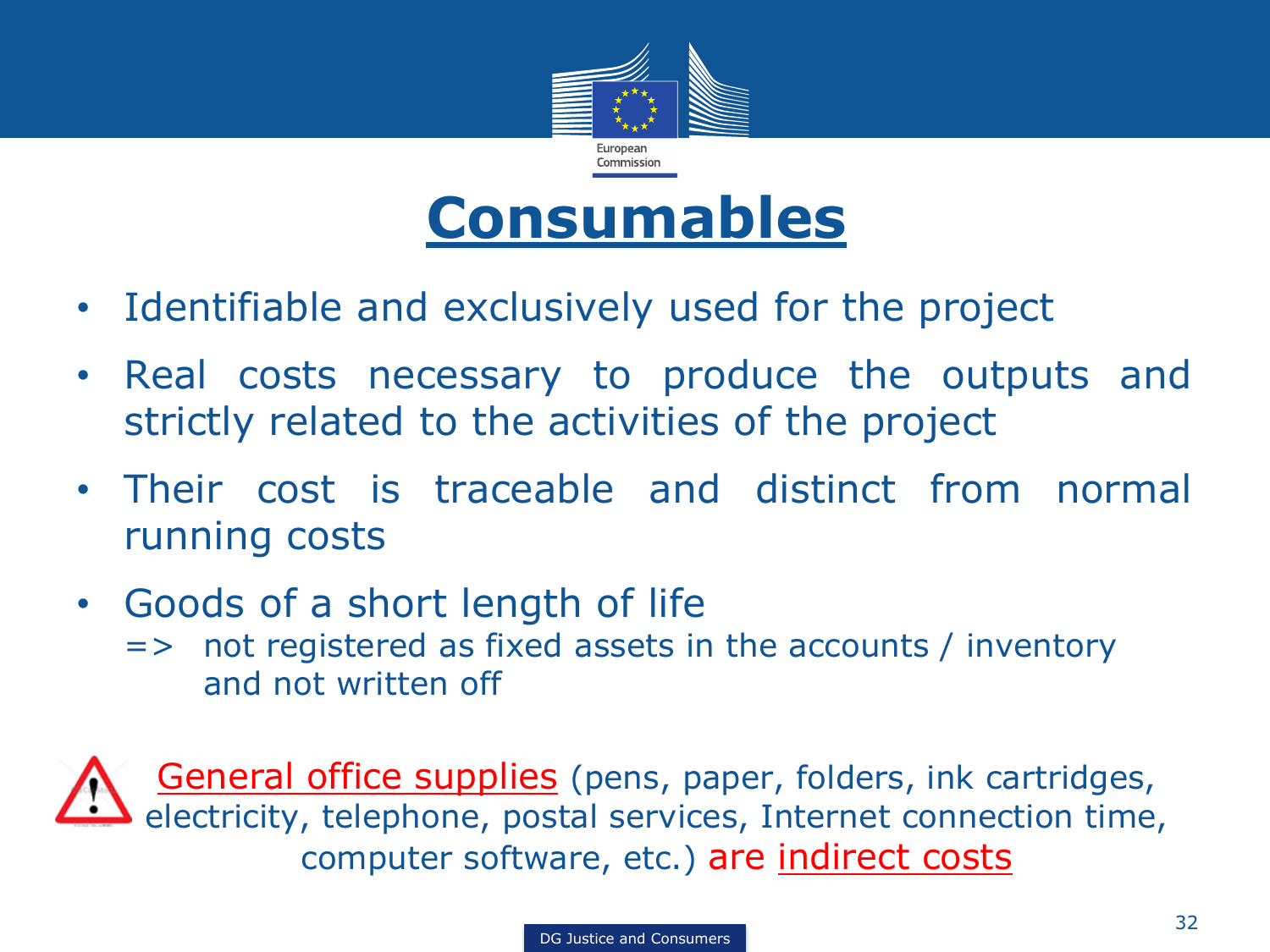

#### **Consumables: Supporting Documents**

• Invoice and proof of payment

#### **Common Reasons of Ineligibility**

- Invoice not addressed to one of the Beneficiaries
- Cost cannot be linked to the project, cannot be traced or is part of the normal running costs
- Cost claimed  $=$  general office supplies => not eligible, covered by overheads
- Cost not foreseen in Annex III of Grant Agreement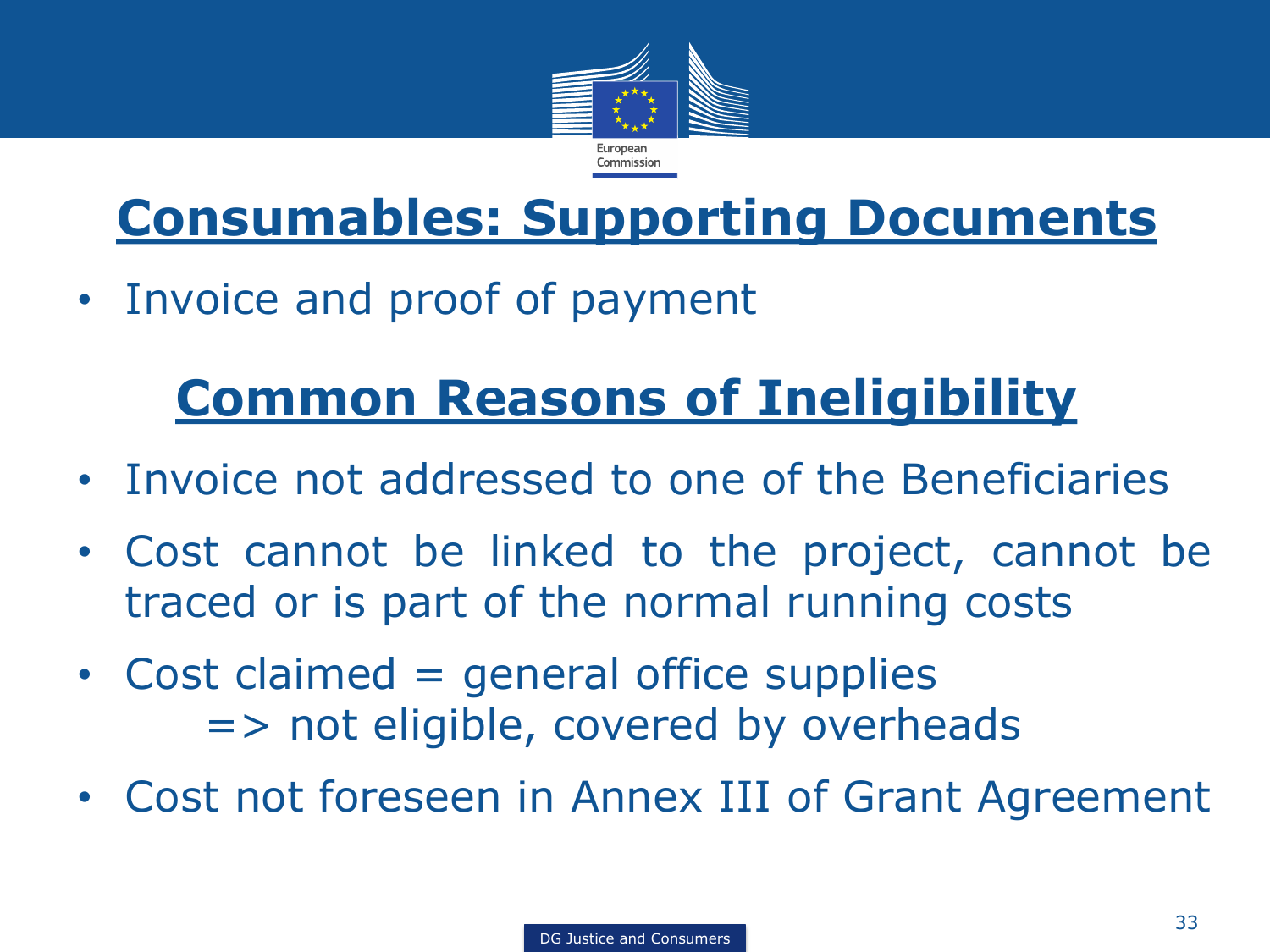

# **6 Categories of Costs**

- A Staff
- B Travel & Subsistence
- C Equipment
- D Consumables

# **E – Other Direct Costs**

F – Indirect Costs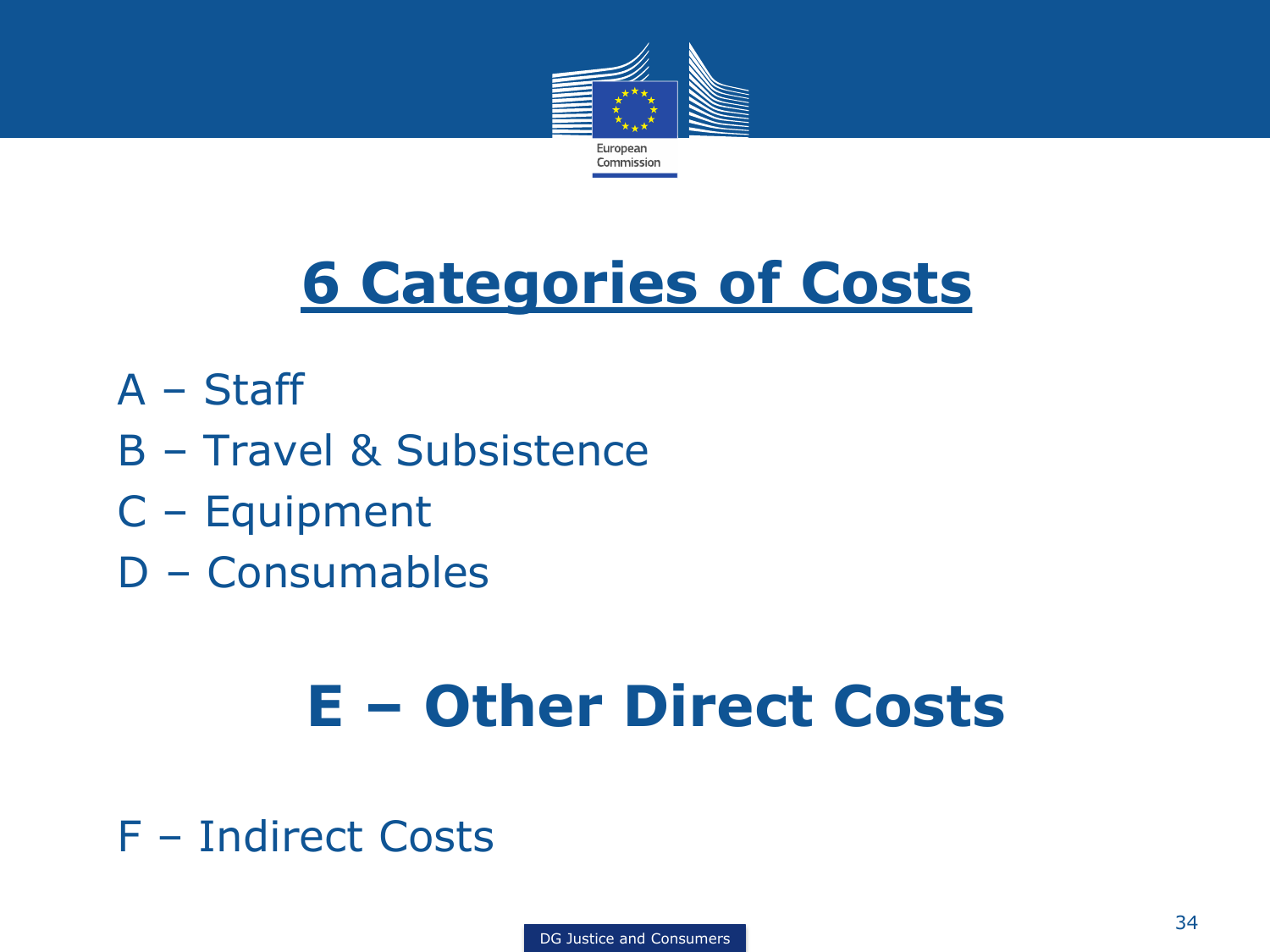

3 sub-categories of costs:

• **Publications and dissemination**

 $\triangleright$  costs of layout, editing, printing, translation, project-specific website creation, etc.

• **Conferences and seminars**

 $\triangleright$  rental of rooms, interpretation, coffee breaks, lunches, seminar materials, etc.

• **Costs not falling into any other categories**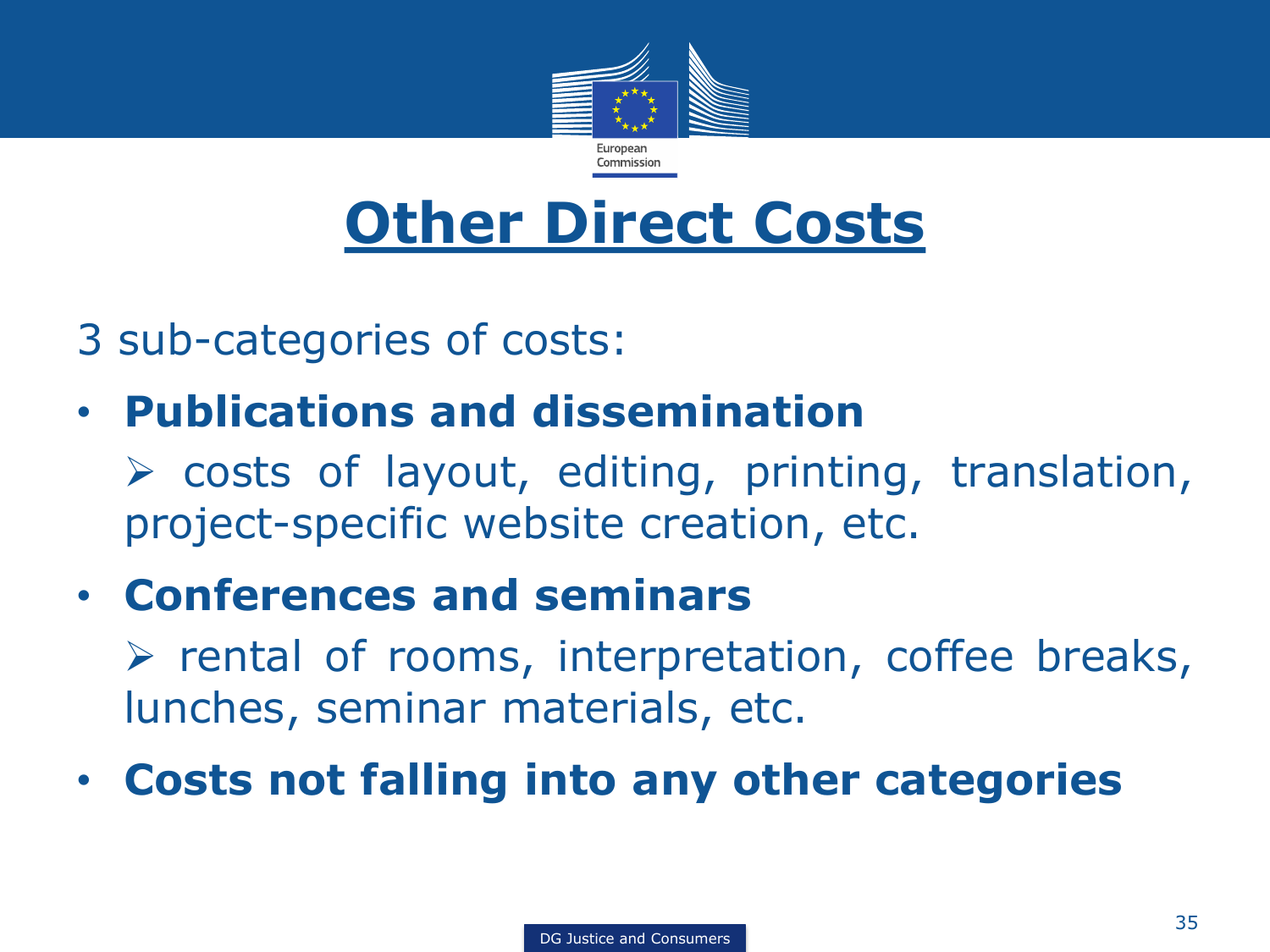

#### **Publications and dissemination:**

- Exclusively linked to the project
- Visibility rules & disclaimer on all deliverables
- Clear and precise reporting: type of publication, number of pages, price per unit, number of copies, languages, etc.
- Any related incomes from books/tickets sold => declared under category "I – Income"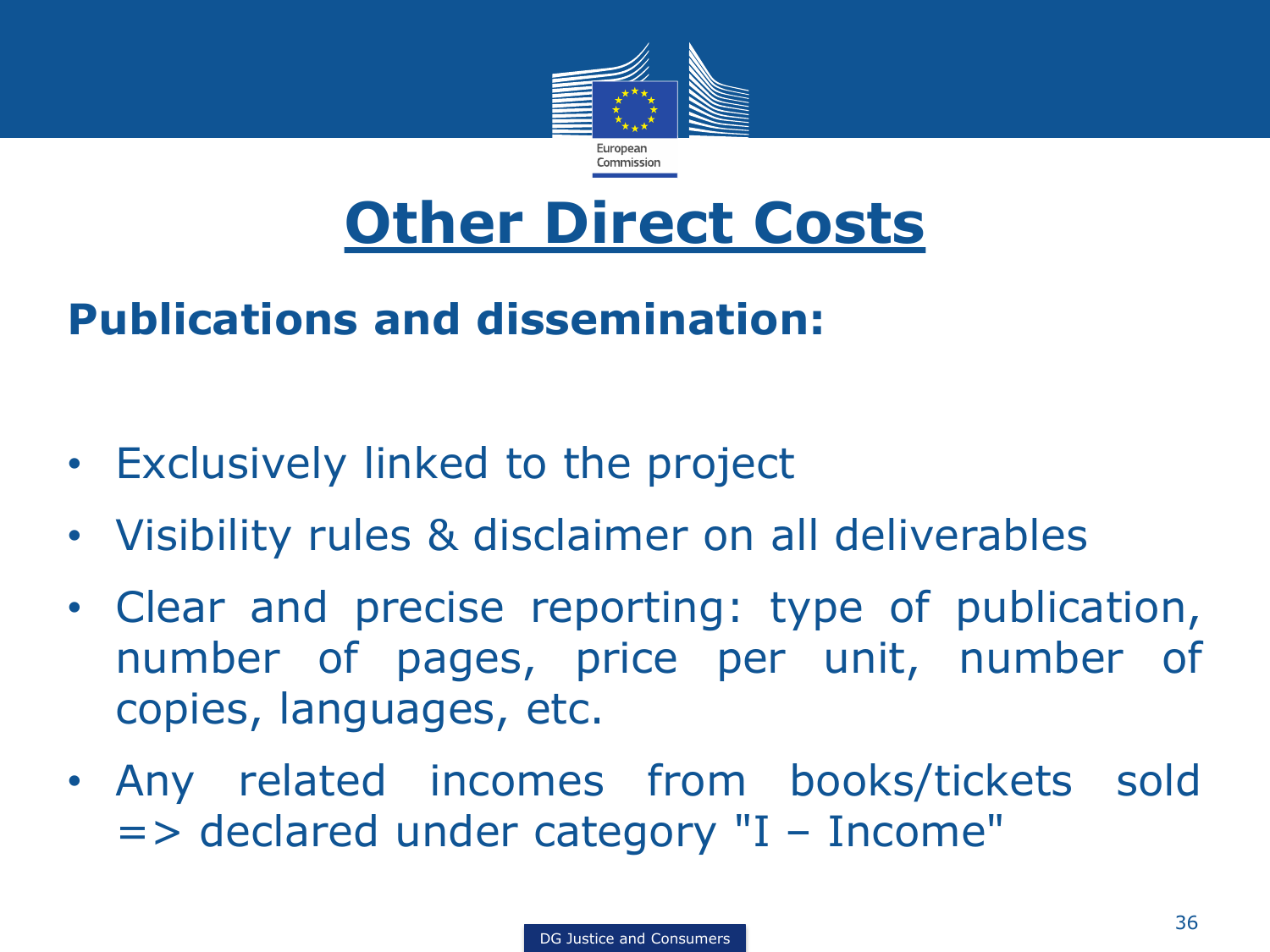

#### **Conferences and seminars:**

- Linked to the organisation of project-related events
- Avoid reimbursement in cash (e.g. speakers fees / interpretation services)
- Avoid double reimbursement of meals (when meals are offered, subsistence costs must be reduced accordingly)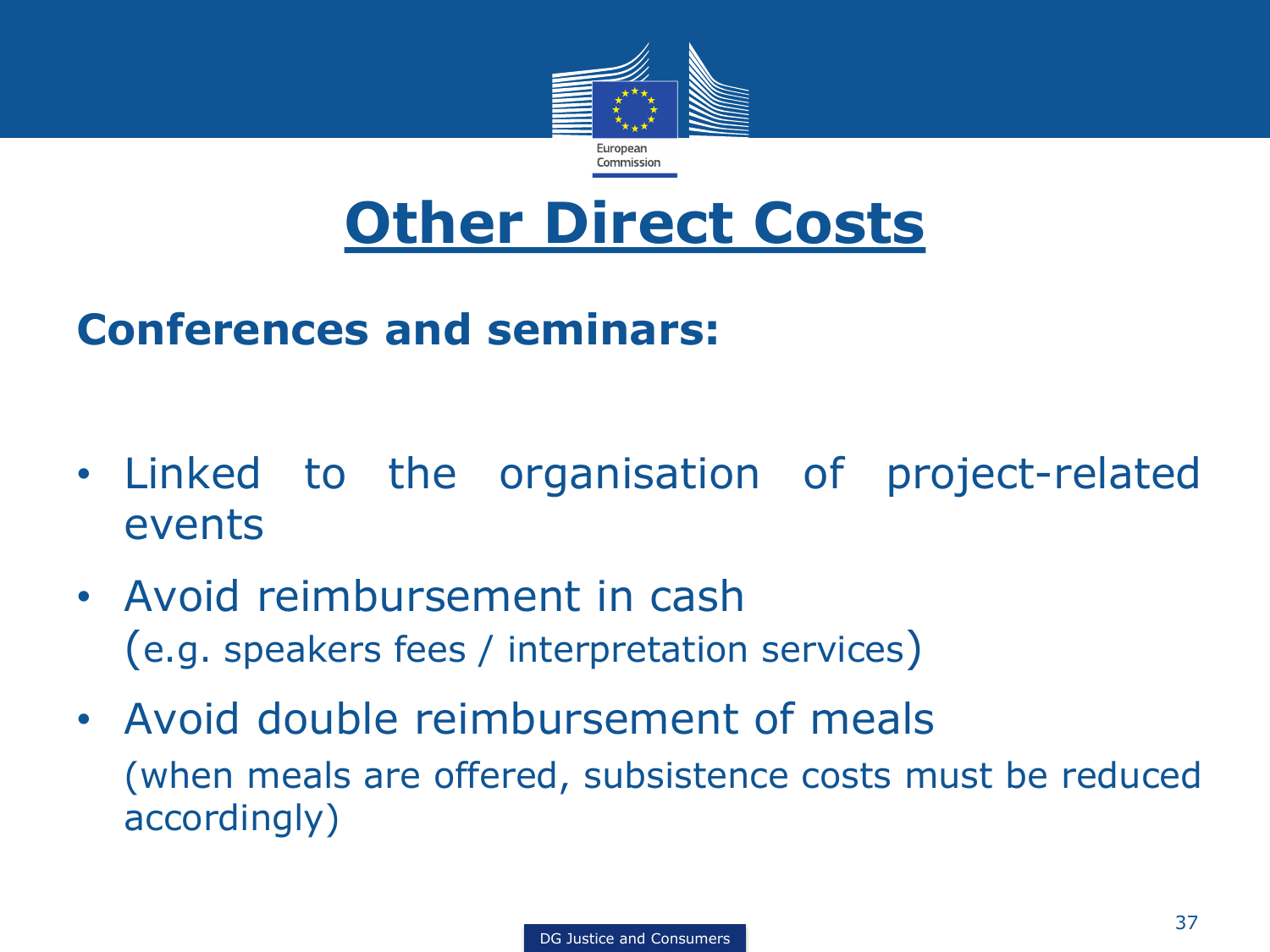

#### **Costs not falling under any other cost category:**

- Directly linked to the project's activities and comply with the eligibility rules
- Examples:
	- $\blacktriangleright$  fees for experts
	- fees for financial guarantee
	- costs of audits and project's evaluation reports (only specific project audit and not a general audit of the organisation)
	- $\triangleright$  purchase of copyrights and other intellectual property rights
	- $\triangleright$  purchase of information materials (studies, electronic data, etc.)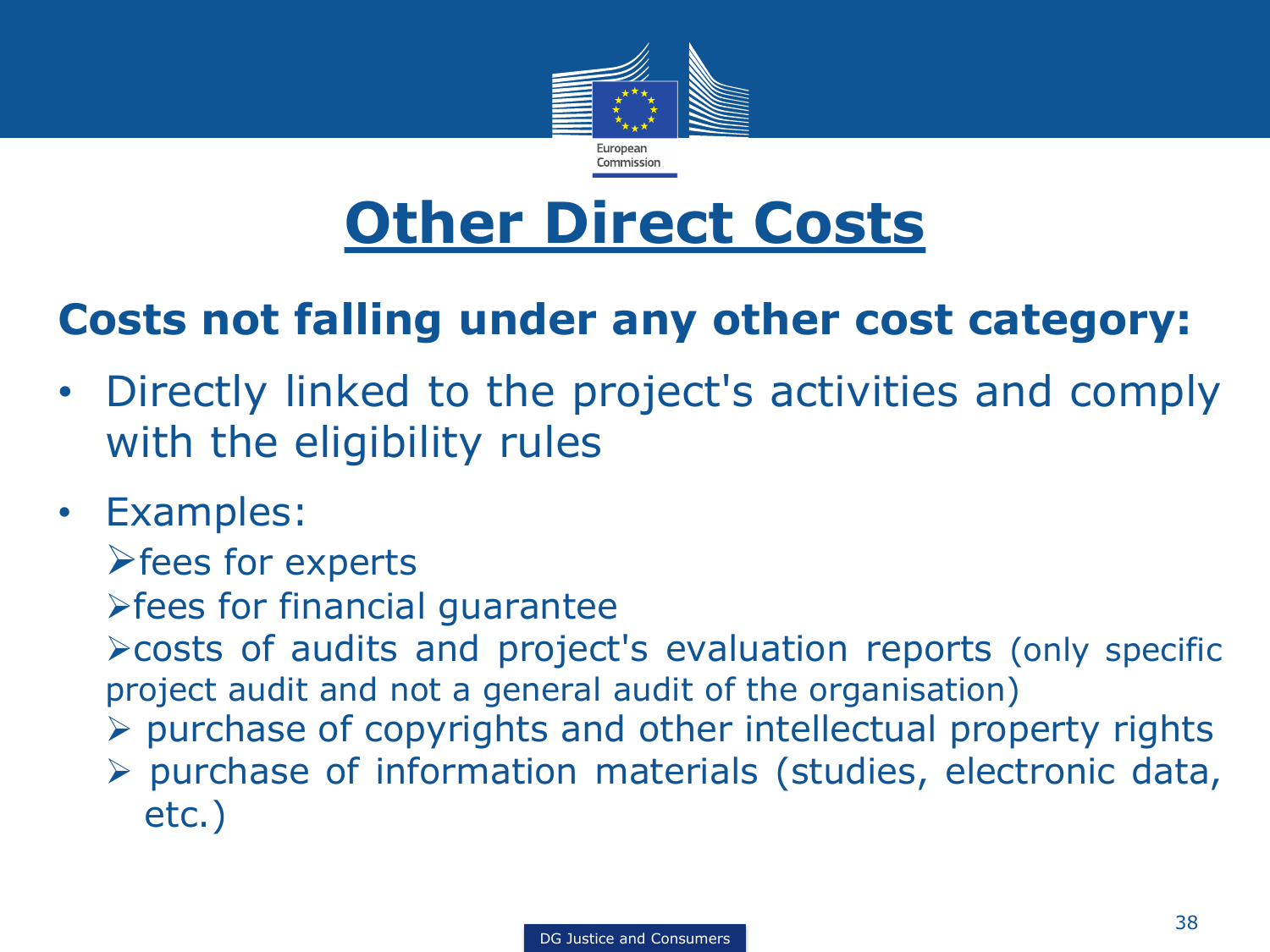

# **Award of Contracts**

- Procurement of goods, services, equipment, consumables, supplies, etc., needed to carry out the project
- Contract awarded based on 2 principles: **tender offering the best value for money or the lowest price** and **avoid any conflict of interests**

**=> You must therefore request several offers**

- Public bodies shall follow national procurement rules
- The beneficiary has sole responsibility for carrying out the action
- The contractor has no rights *vis-à-vis* the Commission
- The Beneficiaries /the Associate Partners cannot be subcontractors
- The conditions of the grant on liability for damages, conflict of interests, confidentiality, ownership, intellectual property rights, checks, audits and evaluation apply also to the contractor.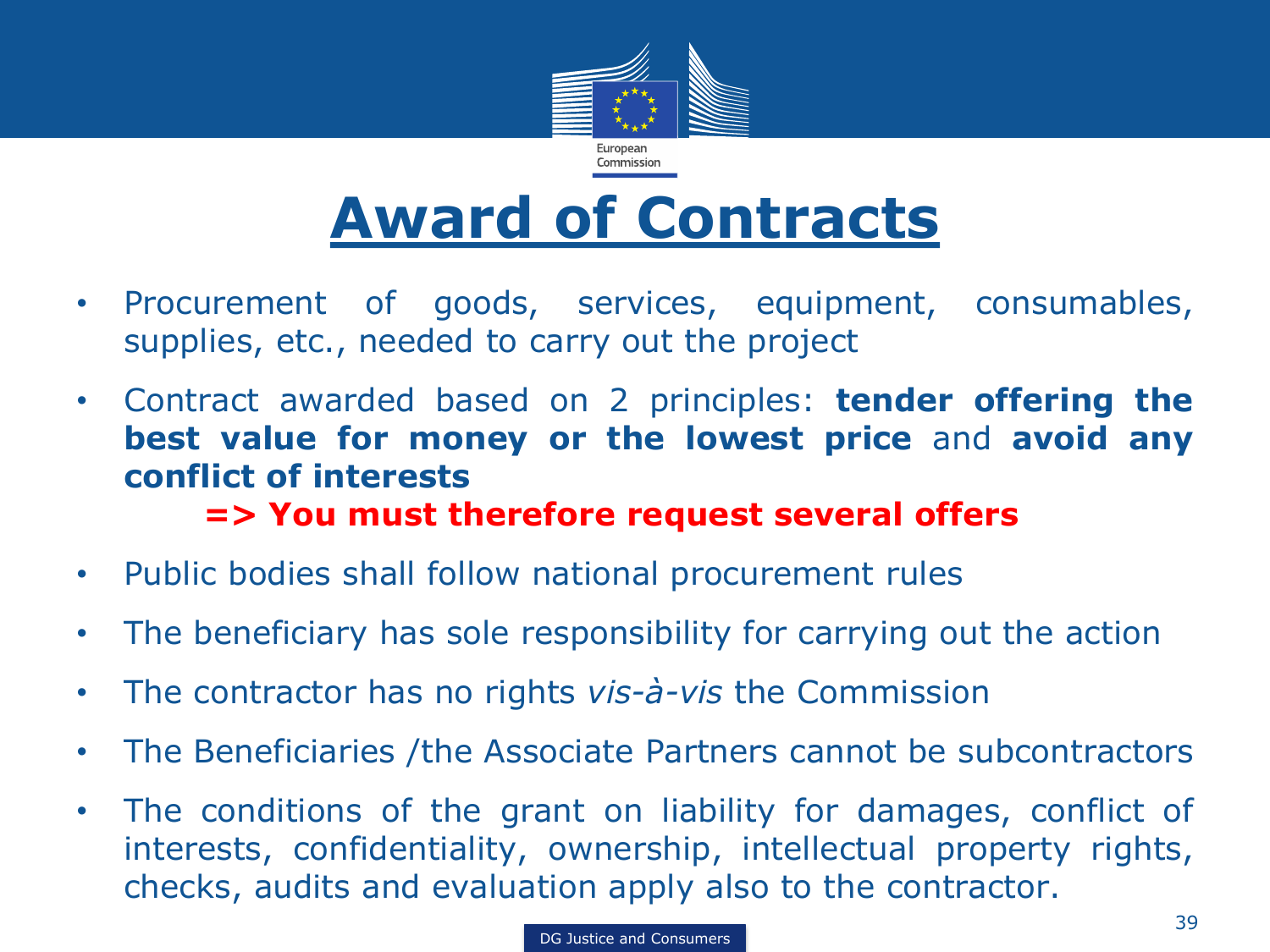

### **Subcontracting Rule**

- Procurement contract which covers the implementation by a third party of tasks forming part of the action as described in Annex I.
- May only cover the execution of a **limited** part of the action: maximum 30 %
- **No core activities**, **no management tasks**
- Must be justified by the nature of the action and be necessary for its implementation
- The tasks concerned must be set out in Annex I and the related costs must be set out in detail in Annex III
- Any recourse to subcontracts while the action is under way, **if not provided for in the initial grant application**, shall be notified to the Commission



All rules on the award of contracts also apply !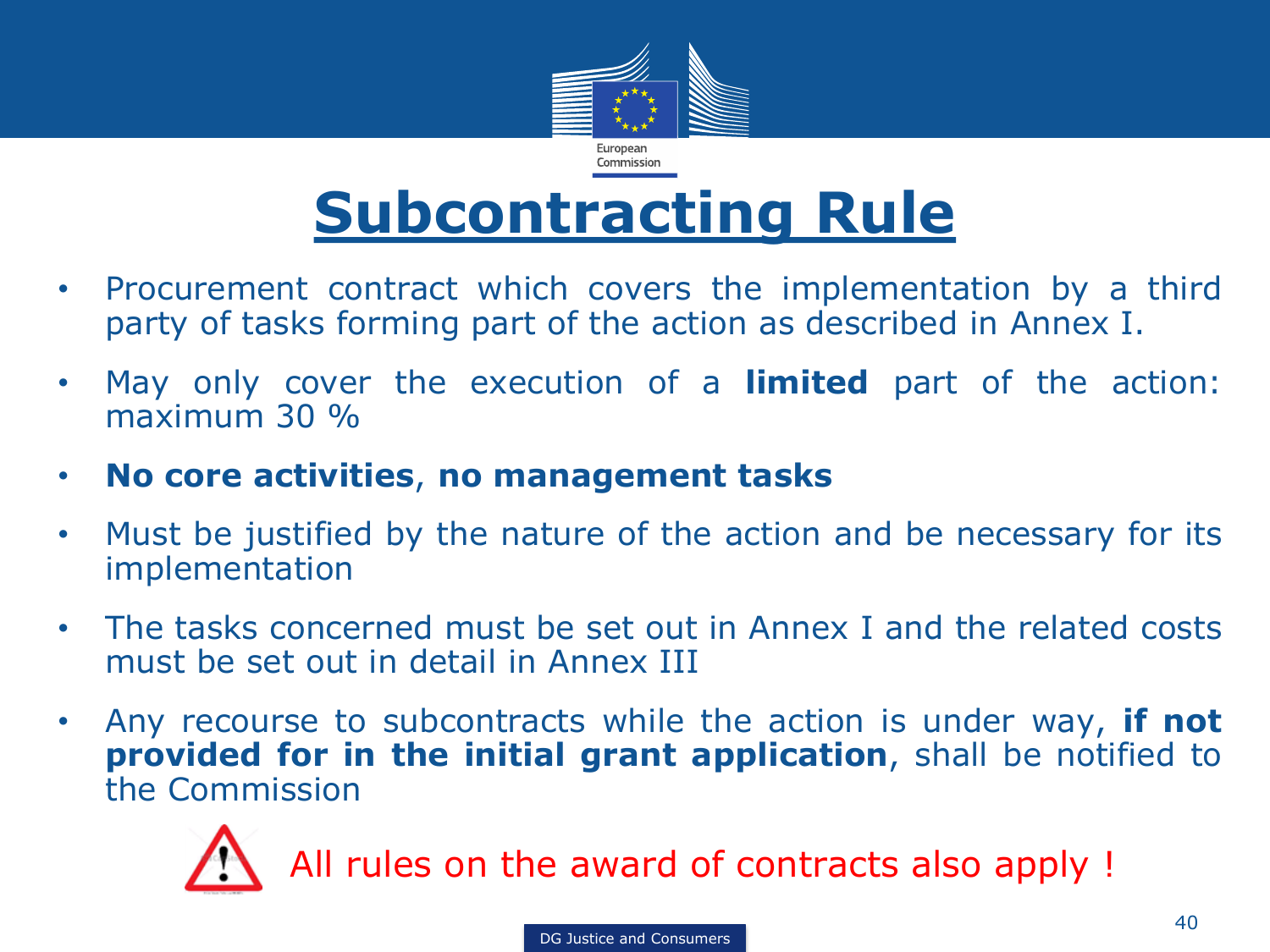

#### **Other Direct Costs: Supporting Documents**

- Invoice(s) with indication of:
	- title of publication / translation / event
	- number of pages
	- number of copies
	- language(s)
	- date of service provided
	- date of the event
	- etc.
- Proof(s) of payment

(bank transfer showing payment to the supplier)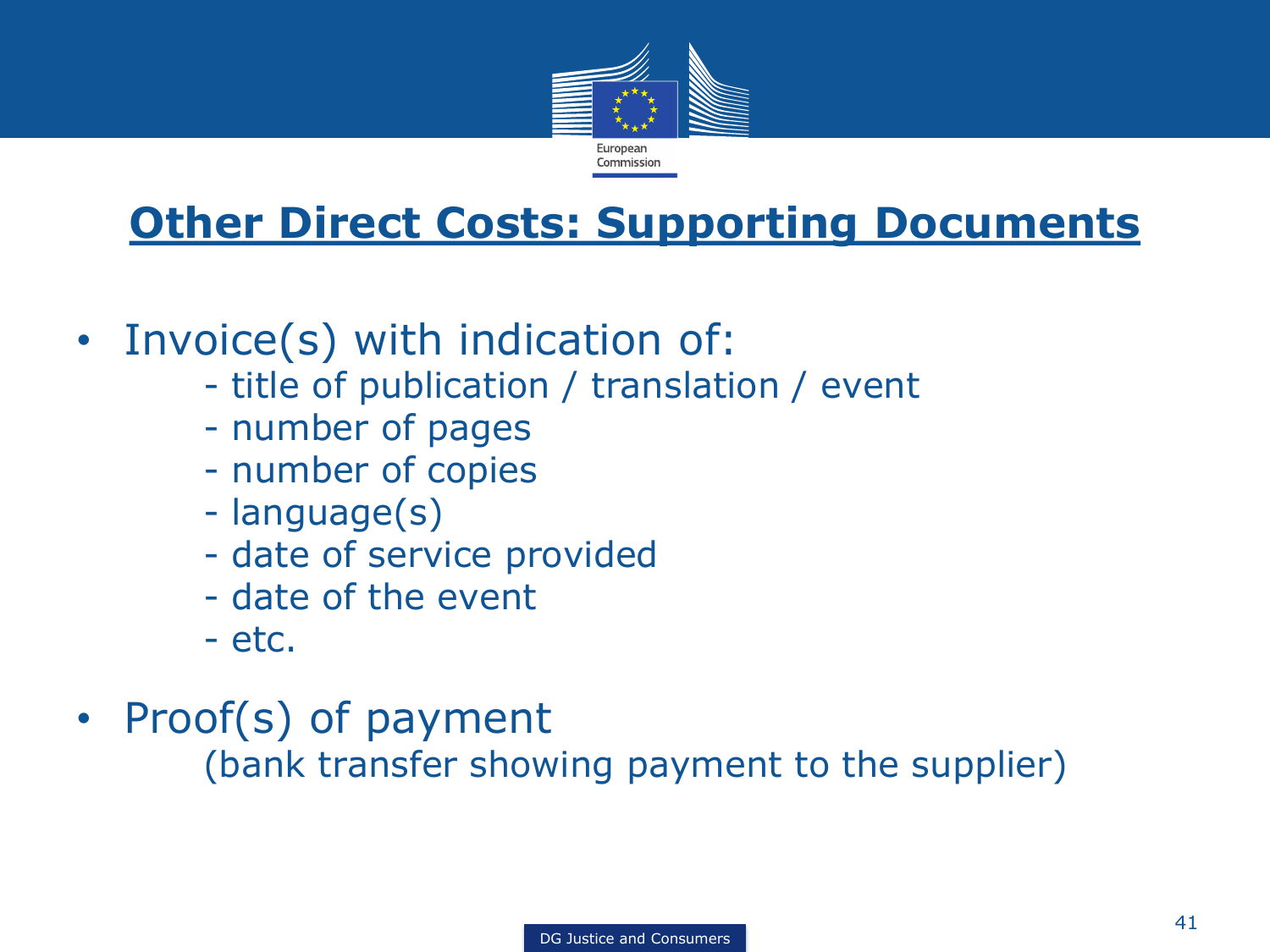

#### **Award of Contracts – Supporting Documents**

In addition to invoice(s) and proof(s) of payment:

- Tender procedure followed:
	- proof of other offers received
	- comparisons of individual offers
	- minutes of meetings/decision process
	- etc.
- Subcontracting agreement (including the terms listed in the Guide)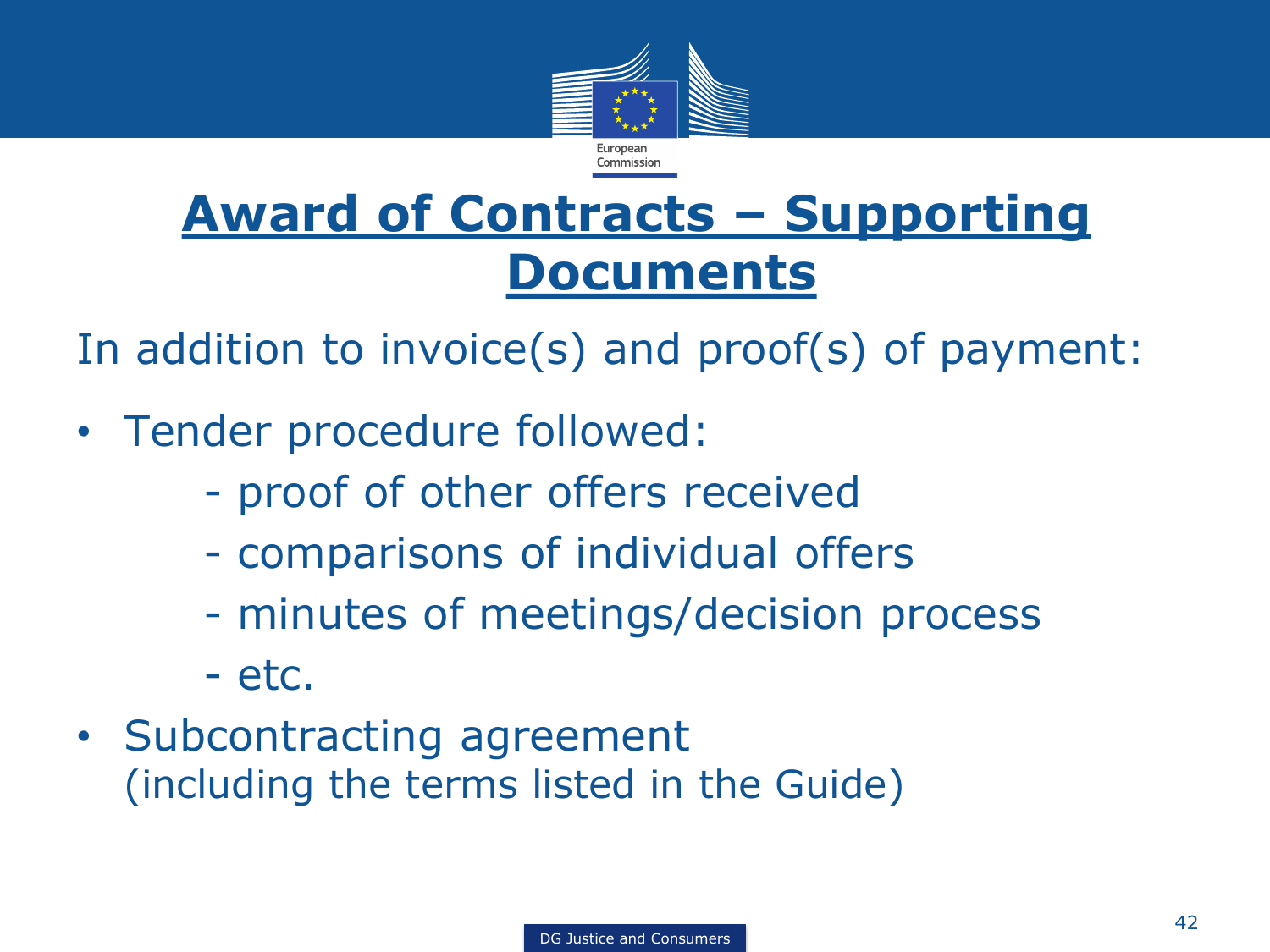

#### **Other direct costs: Common reasons of rejection**

- Invoice does not have any link to the project eg title of publication, date when activity took place, etc., are not indicated
- Lack of visibility of the EU financial support and of the EU logo on publications or other outputs
- Costs not foreseen in Annex III of the Grant Agreement
- Publication not available yet when submitting final report
- Services provided by one of the beneficiaries: eg internal printing is covered by overheads
- Cost incurred outside the eligibility period
	- NB: Cost must be contracted within the eligibility period and must relate to activities that took place within the eligibility period! Audit costs: the contract must be signed within the eligibility period. (The invoice and proof of payment may then be dated outside the eligibility period.)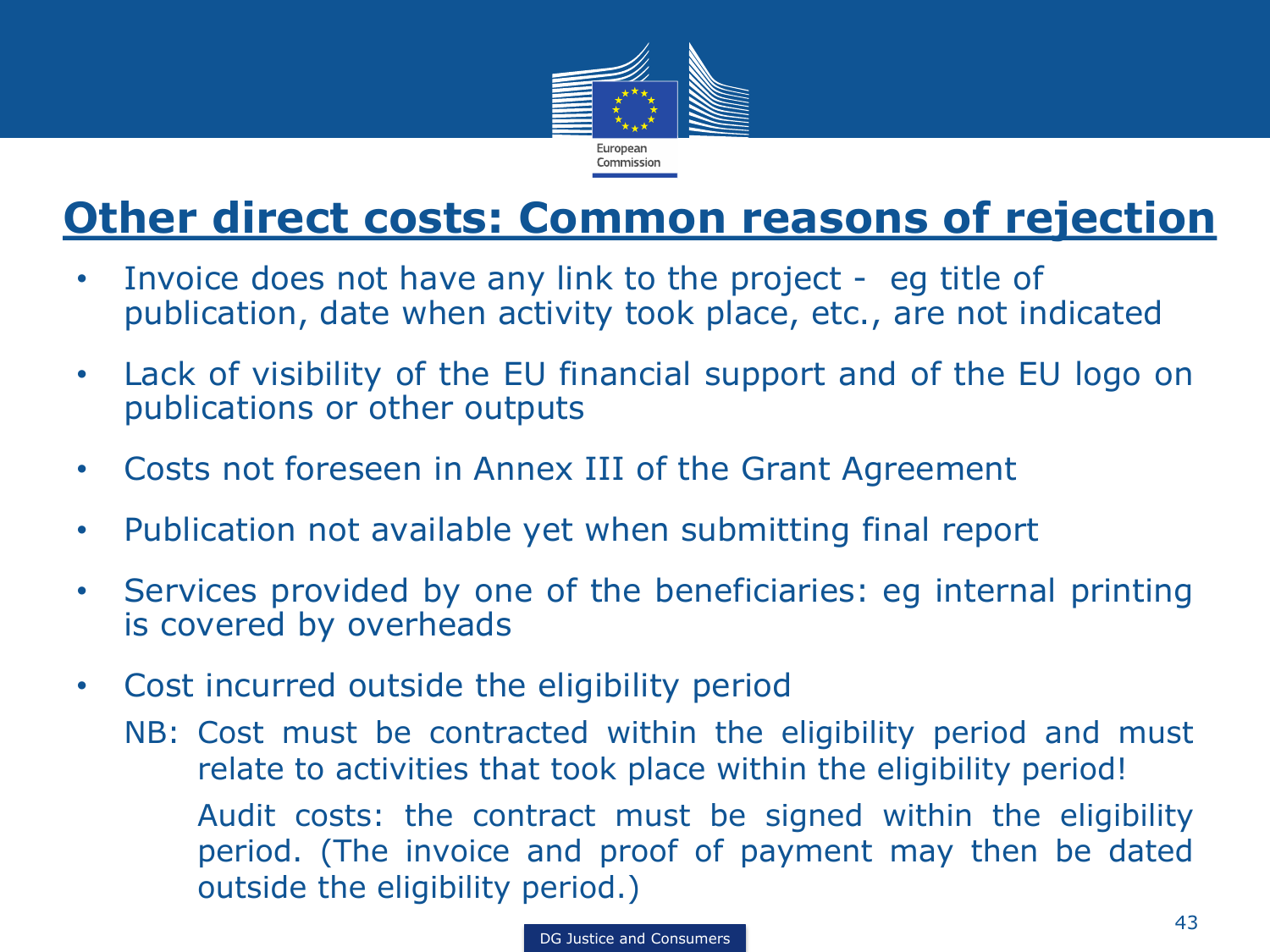

# **6 Categories of Costs**

- A Staff
- B Travel & Subsistence
- C Equipment
- D Consumables
- E Other Direct Costs

# **F – Indirect Costs**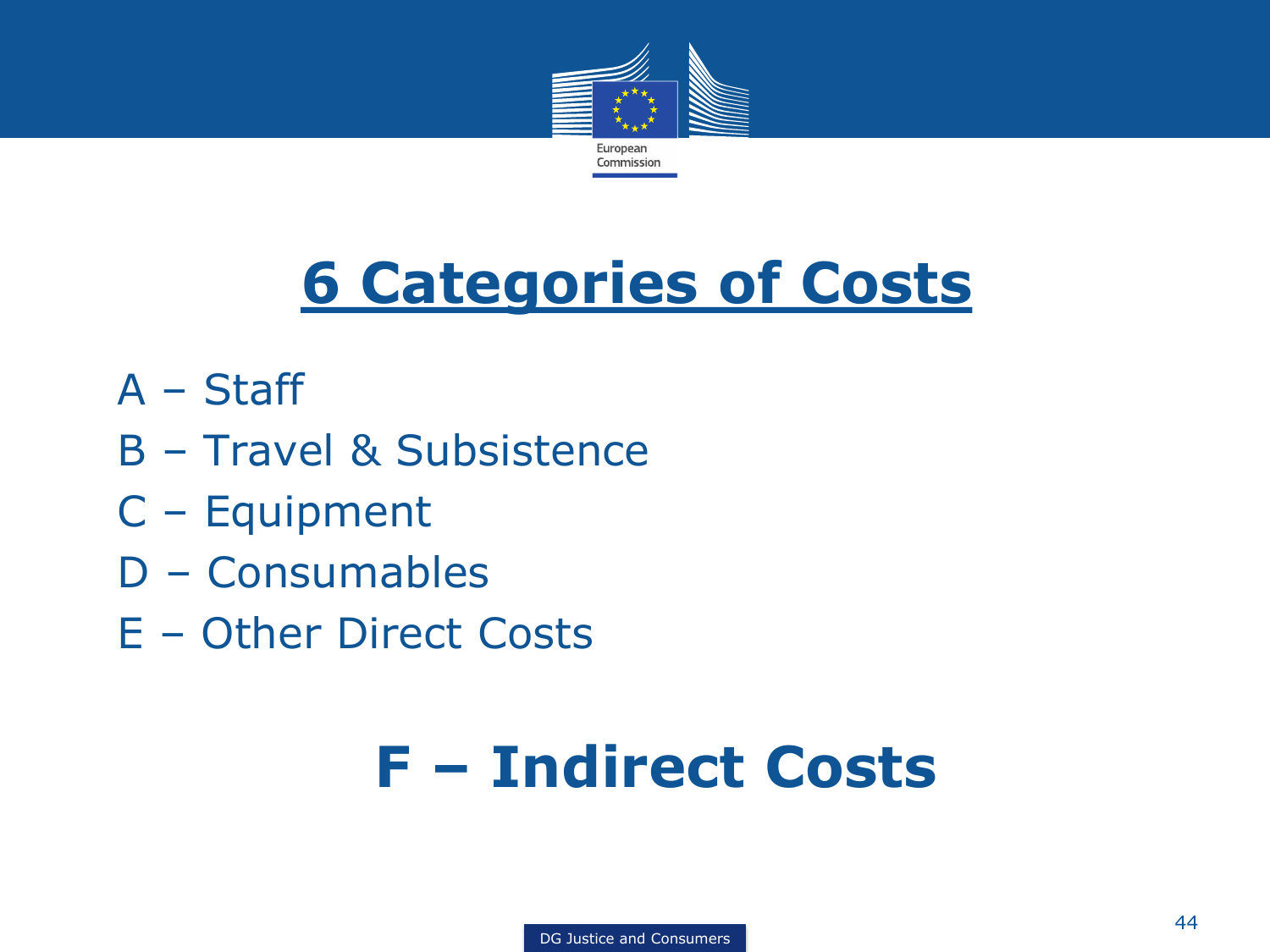

- Necessary to the project but not specifically linked to it
- General indirect costs needed to employ, manage, accommodate and support directly the personnel working in the project:
	- office space, electricity, heating, insurances, management and administrative costs, telephone, internet, office furniture, …
- Calculated as a percentage of eligible direct costs after analysis of the costs by the Commission
- Percentage specified in Art. I.3 of the Grant Agreement (May never exceed 7% of direct eligible costs)



Any beneficiary receiving an operating grant from the EU budget cannot request indirect costs in the final statement for an action grant covering the same period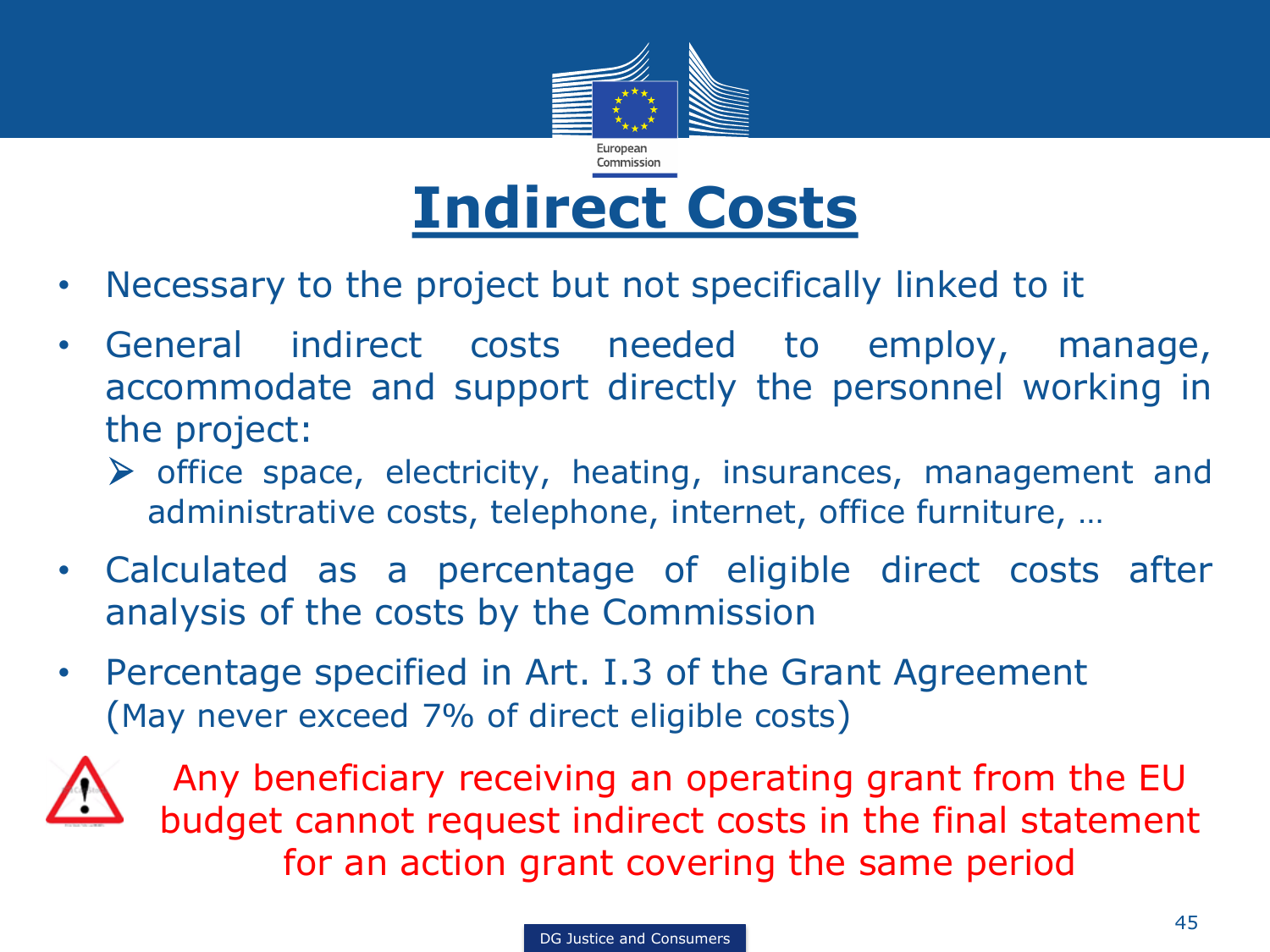

• No supporting documents are required Indirect costs do not need to be justified

#### **Common Reasons of Rejection**

- % overheads requested higher than agreed in Art. I.3
- One of the beneficiaries has an operating grant running within the same period as the action grant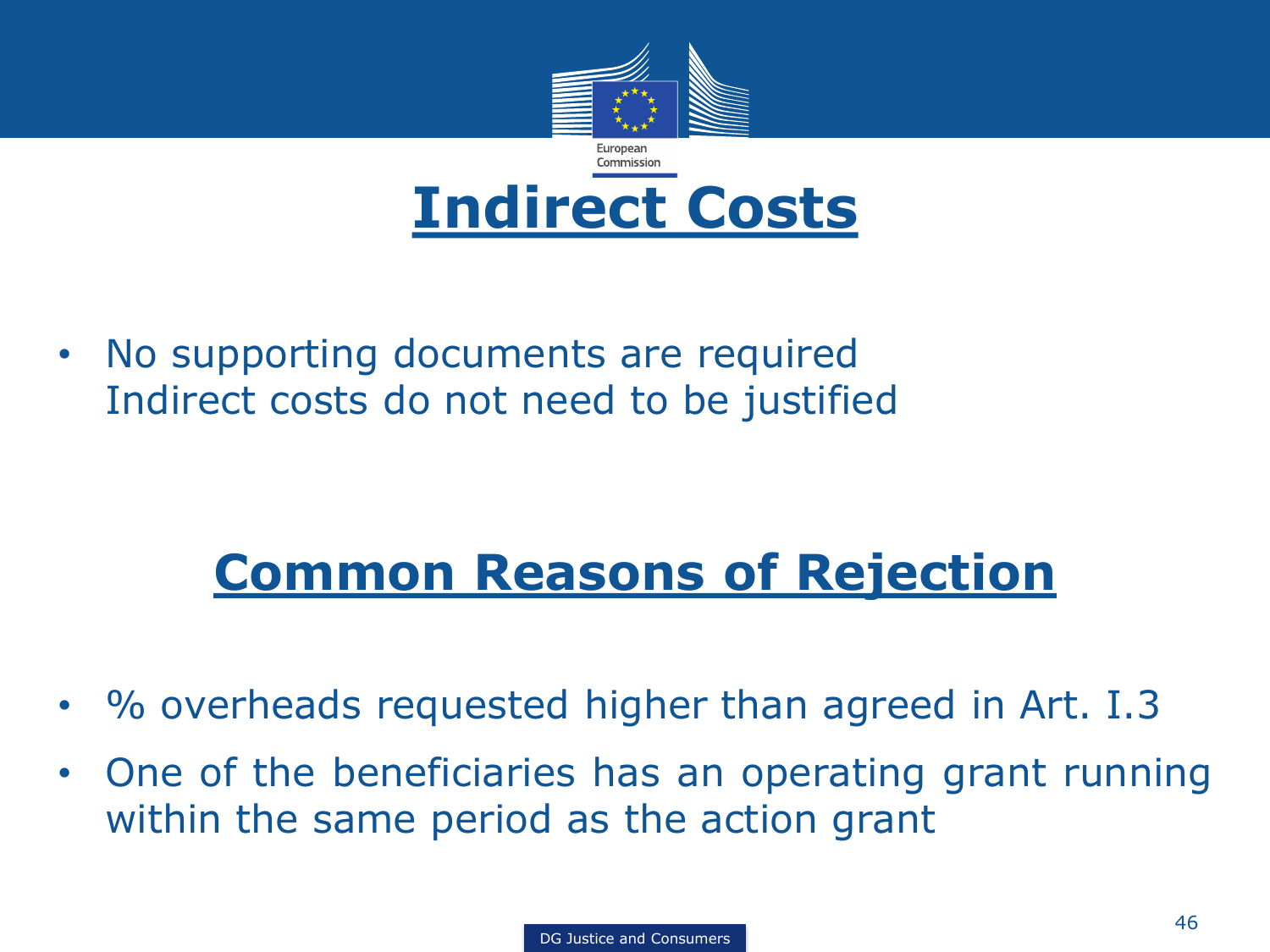

#### **Ineligible costs (non-exhaustive list)**

- Excessive or reckless expenditure
- Gifts, flowers, recreational costs, cultural activities
- Financial incentives, e.g. for persons replying to a survey
- Travels and subsistence costs of EU officials
- Fees for EU officials
- Costs declared but not supported by adequate justifying documents
- Costs declared by a beneficiary and covered by another action or work programme receiving an EU grant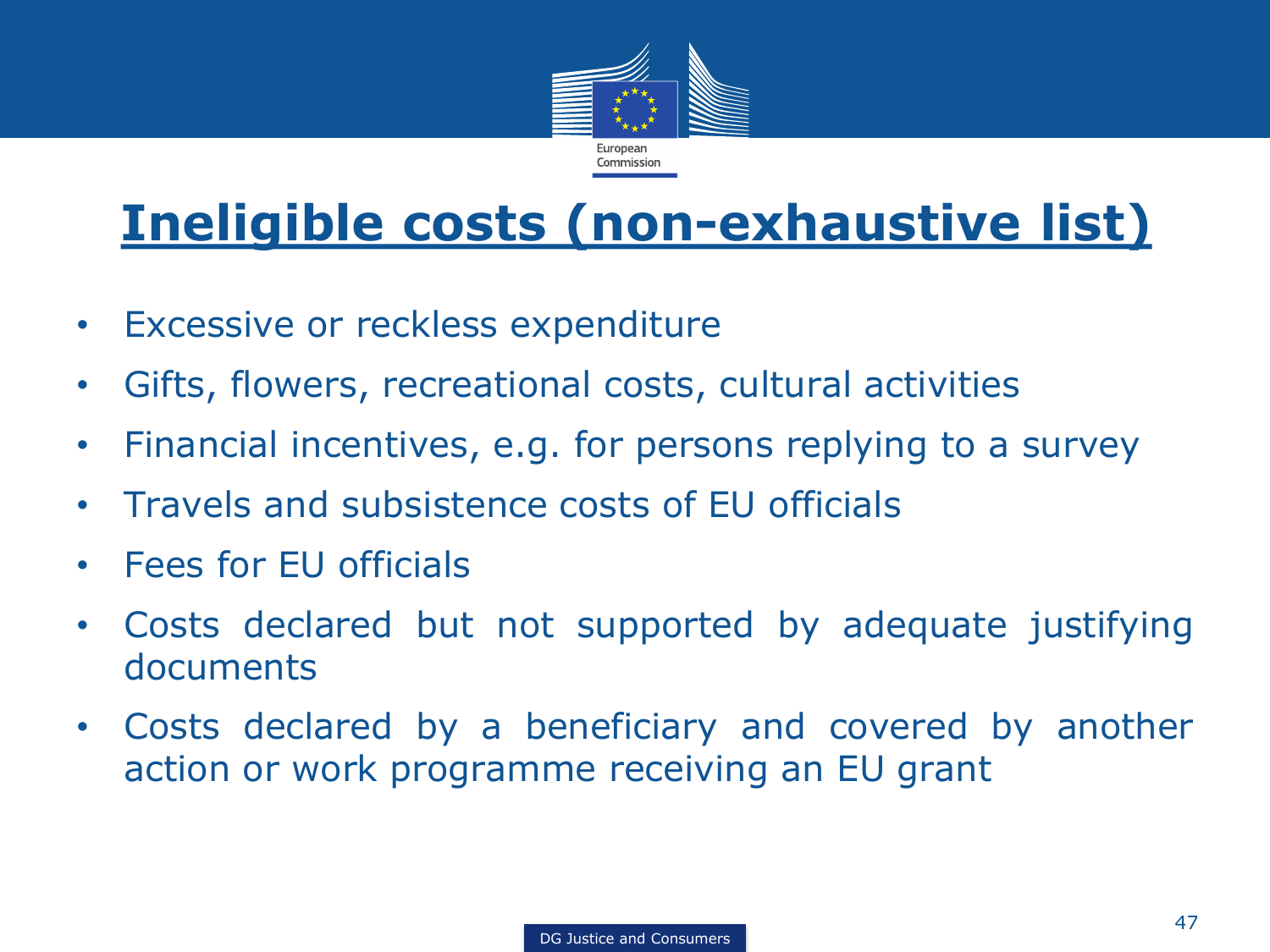

#### **Ineligible costs (non-exhaustive list)**

- VAT incurred by public bodies when acting as a public authority
- Deductible VAT
- Exchange losses
- Costs of transfers from the Commission charged by the bank of the beneficiary
- Return on capital
- Debt and debt service charges
- Provisions for losses or debts
- Interest owed
- Doubtful debts
- Contribution in kind from third parties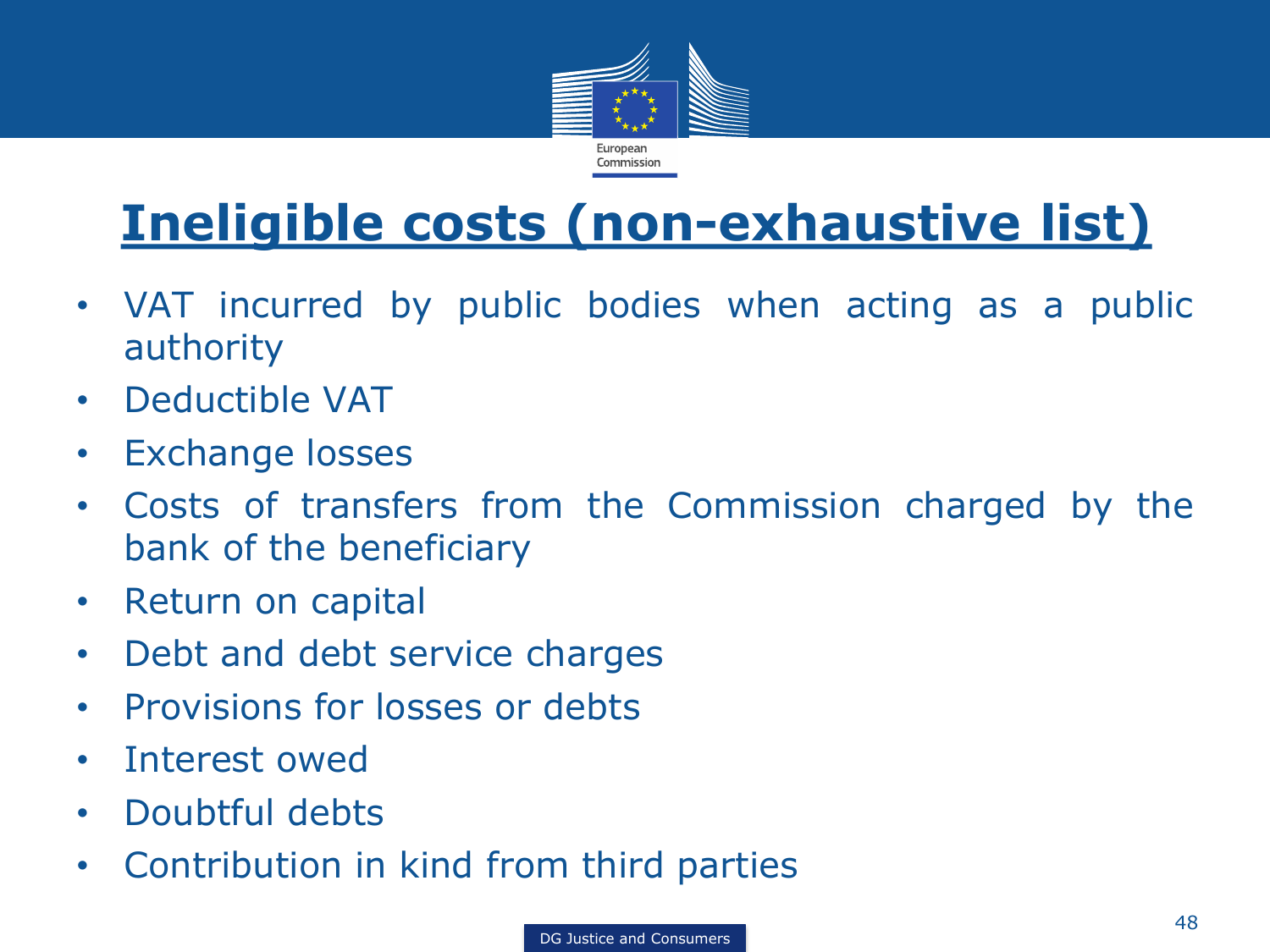

# **3 Categories of Income**

- I: Financial contributions specifically assigned by donors to the financing of the eligible costs & Income generated by the financed activities
- K:Other income, including own contribution from beneficiaries
- J: Pre-financing already received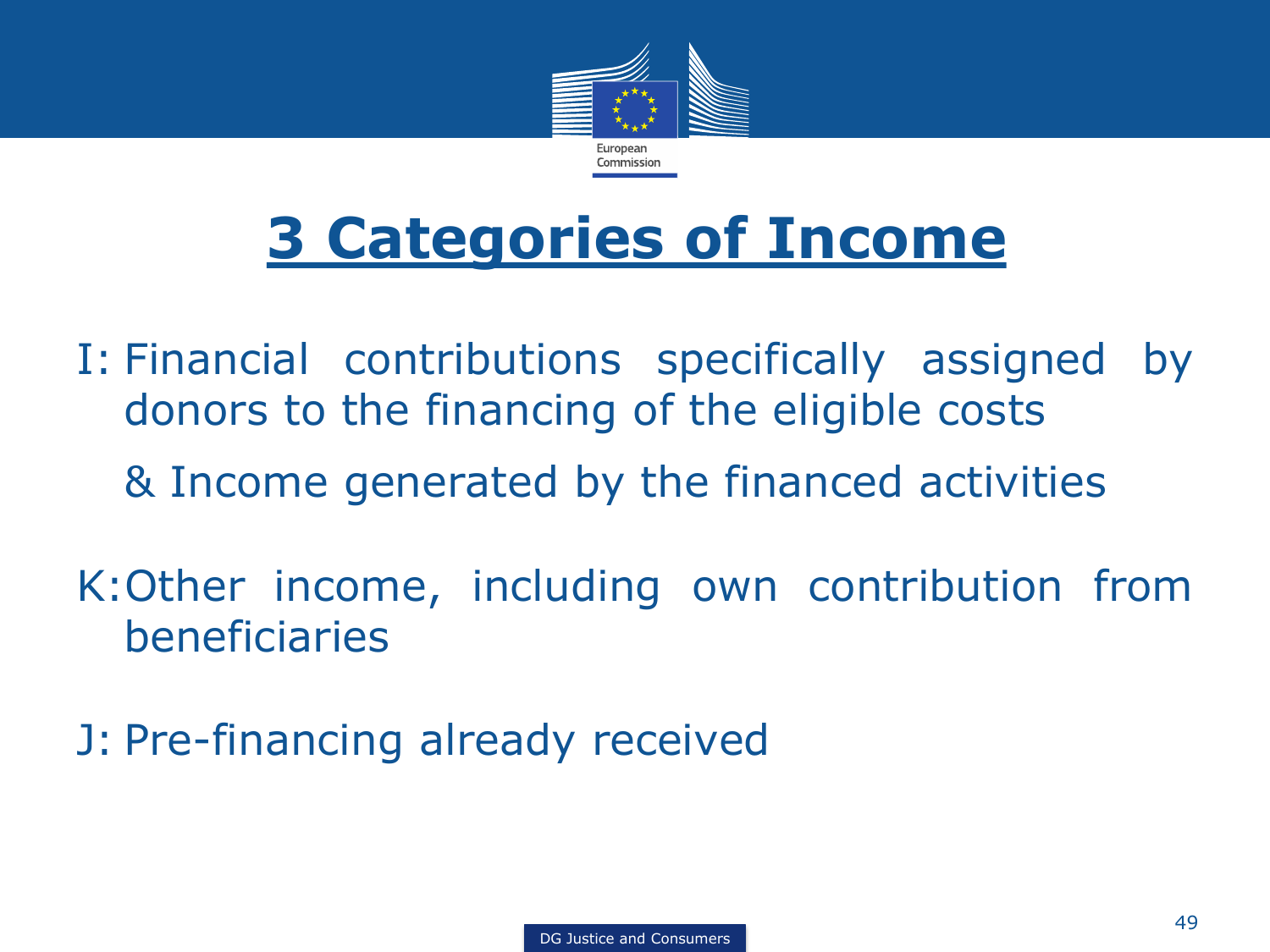

### **Ex-post Audit** (*Annex II Art. II.27*)

- Be aware that your project can be randomly selected for an ex-post audit
	- => all contracts, invoices, proof of payments, receipts, accounting records, technical and financial evidence, etc., must be available



**Keep all documentation** 

**for a period of at least 5 years after final payment/recovery**

• As a result of the audit, the Commission may recover any payments made to the beneficiary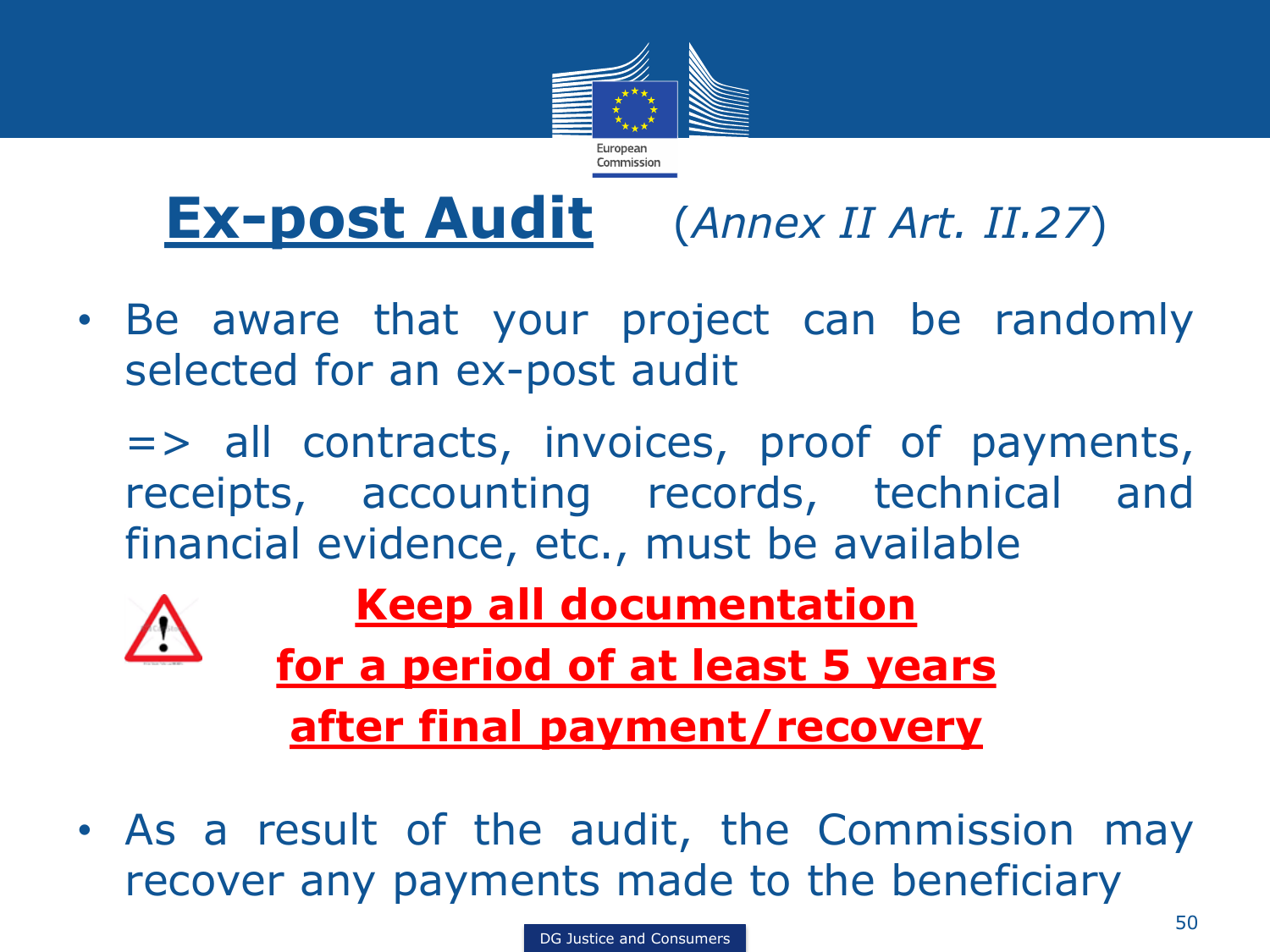

### **Last Minute Tips**

- Read and re-read the Guide for Action Grants 2015
- Make sure your Co-beneficiaries read it too
- Guide for Actions Grants 2015 and reporting templates: see webpage of your call
- Questions after this kick-off meeting? Address them to [EC-REC-GRANTS@ec.europa.eu](mailto:EC-REC-GRANTS@ec.europa.eu)